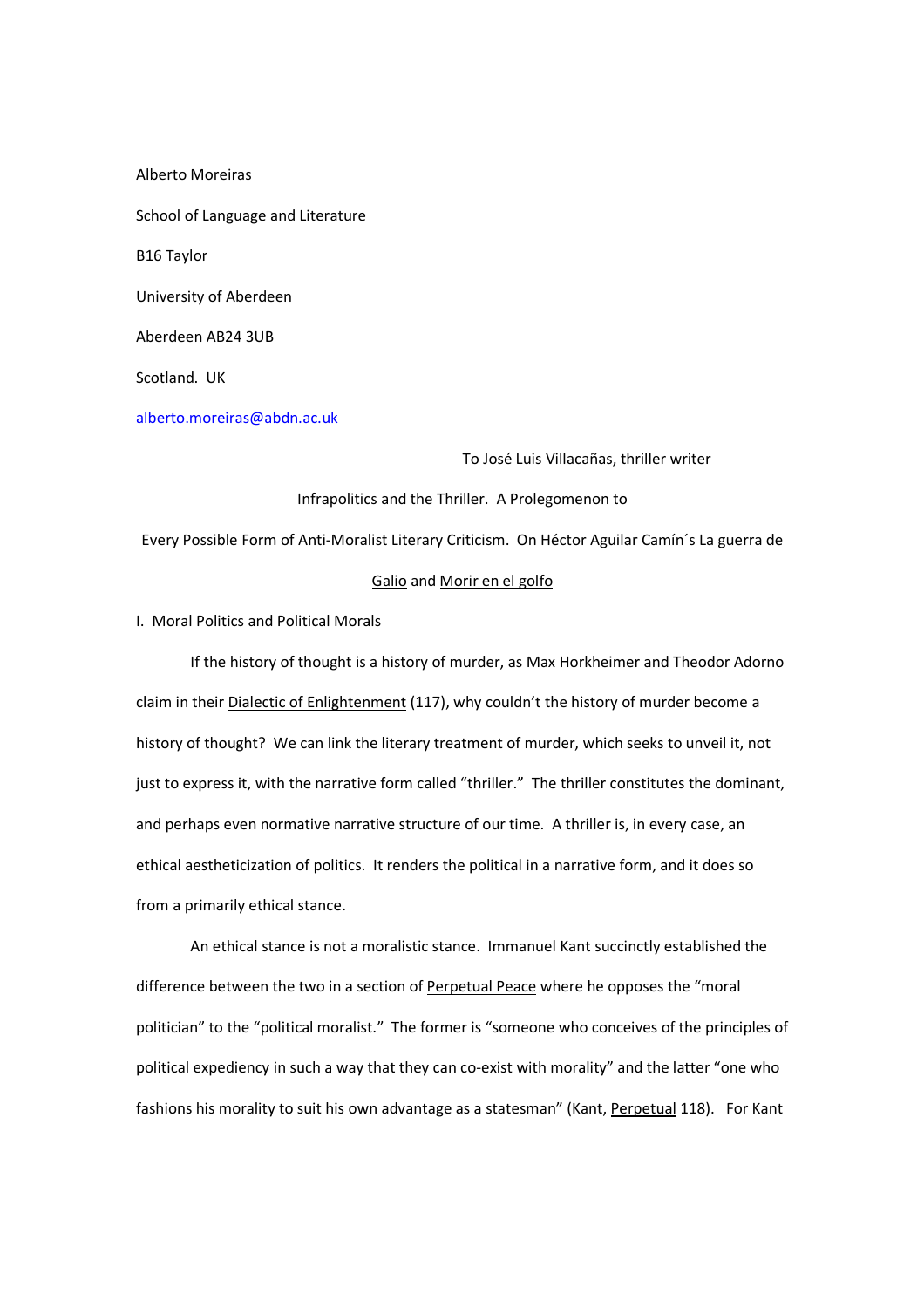the moralists and the moralizers are those who "resort to despicable tricks, for they are only out to exploit the people (and if possible the whole world) by influencing the current ruling power in such a way as to ensure their own private advantage" (119). The moral politician, like the ethical individual, relates to politics in a non-opportunistic way, in fact, in a way that might force him or her to postpone their own advantage given not just ethical duty but the simple legality of the situation where they find themselves: "there can be no half measures here; it is no use devising hybrid solutions such as a pragmatically conditioned right halfway between right and utility. For all politics must bend the knee before right, although politics may hope in return to arrive, however slowly, at a stage of lasting brilliance" (125).

 The lasting brilliance of politics depends, of course, on its conformity to right: "A true system of politics cannot therefore take a single step without first paying tribute to morality. And although politics in itself is a difficult art, no art is required to combine it with morality. For as soon as the two come into conflict, morality can cut through the knot which politics cannot untie" (125). Cutting through the knot that moralistic politics cannot untie: that is the critical function of the thriller. Its stance is therefore radically anti-moralist, provided we stick to the definition of moralism as opportunistic behavior. To say that the history of murder may equal the history of practical thought is to say that the history of murder is the history of singular actions and reactions to radical evil in any particular political space. The thriller, insofar as it is written, is the aestheticization of such a history, i.e., its presentation in symbolic form.

In Martín Luis Guzmán's La sombra del caudillo the only character who survives among General Aguirre's group is Axkaná. Axkaná, the fellow who escapes the mass murder and can therefore tell the story, is the embodiment of the ethical perspective in the novel. The novel is about politics, but it gives politics an ethical treatment. Axkaná's function is to give the political a tongue, to give letters to the political, which means to articulate politics into a discourse that,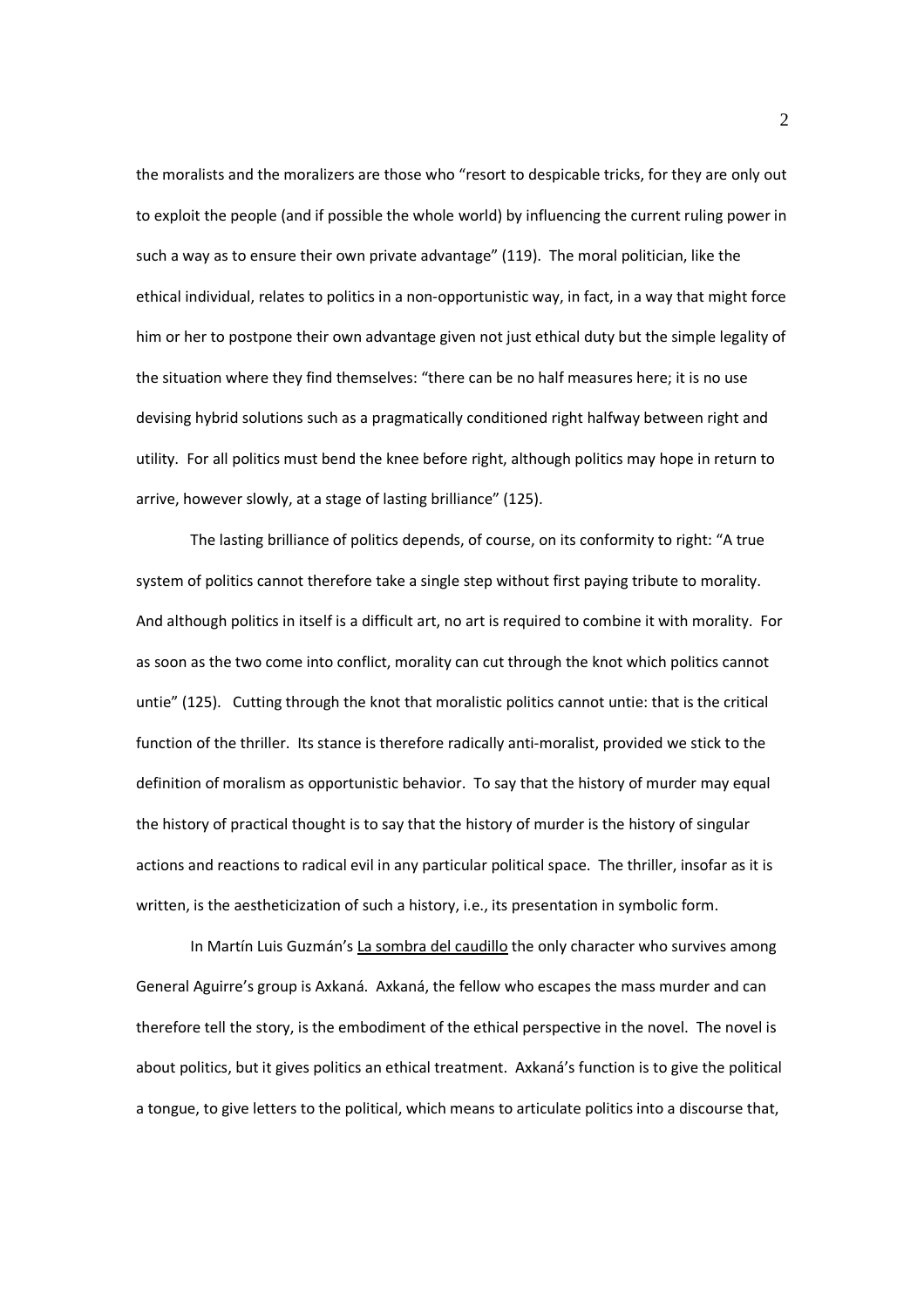in virtue of its very articulation, becomes thoroughly invested with ethics, with an ethical perspective. The novel pursues, within its own context, an ethics of truth, of non-distortion, and it aspires to the radicality of an engagement with things as they are, whatever happens. When one of the characters says that there are no friends in politics, that "friendship does not figure . . . in the field of political relations" (58), he may mean to make an exclusively political statement, he may mean to speak only about politics, but he cannot avoid the ethical connection even if his purpose were precisely to refute that there exist ethics in politics. Because in fact the sentence "there are no friends in politics," in the context of a conversation, is not an ethically neutral statement: indeed it calls ethics to question, just as it calls politics into question.

Simone Weil's writing on the Iliad might help explain what is meant here. For Weil, if the Iliad "is a miracle," it is because the poem spares us no bitterness in its account of human misery, of the human subjection to uncontrollable force, and yet "its bitterness is the only justifiable bitterness" (33). The expression of bitterness is at the same time a triumph over bitterness. The poetic victory over force is simply its ability to express its own irreducibility to it. Because we have the Iliad, Weil says, we can claim not to be reducible to the force that spares no one. This is so for all of literature: literature is structurally "a miracle" to the very extent that it enables us, in view of its faithful representation of the human condition, to take a distance from it. This internal distance from its own object is the literary apparatus itself: what allows literature not to be confused with its object, and what thus preserves both literature and its object intact every time.

 It does not matter that La sombra del caudillo is a radical presentation of the brute force of the political in Mexican life, or even of politics as brute force in post-revolutionary Mexico. What is essential is that every perspective on the political within the novel, in virtue of its structural articulation within the narrative, is always already beforehand an ethical perspective.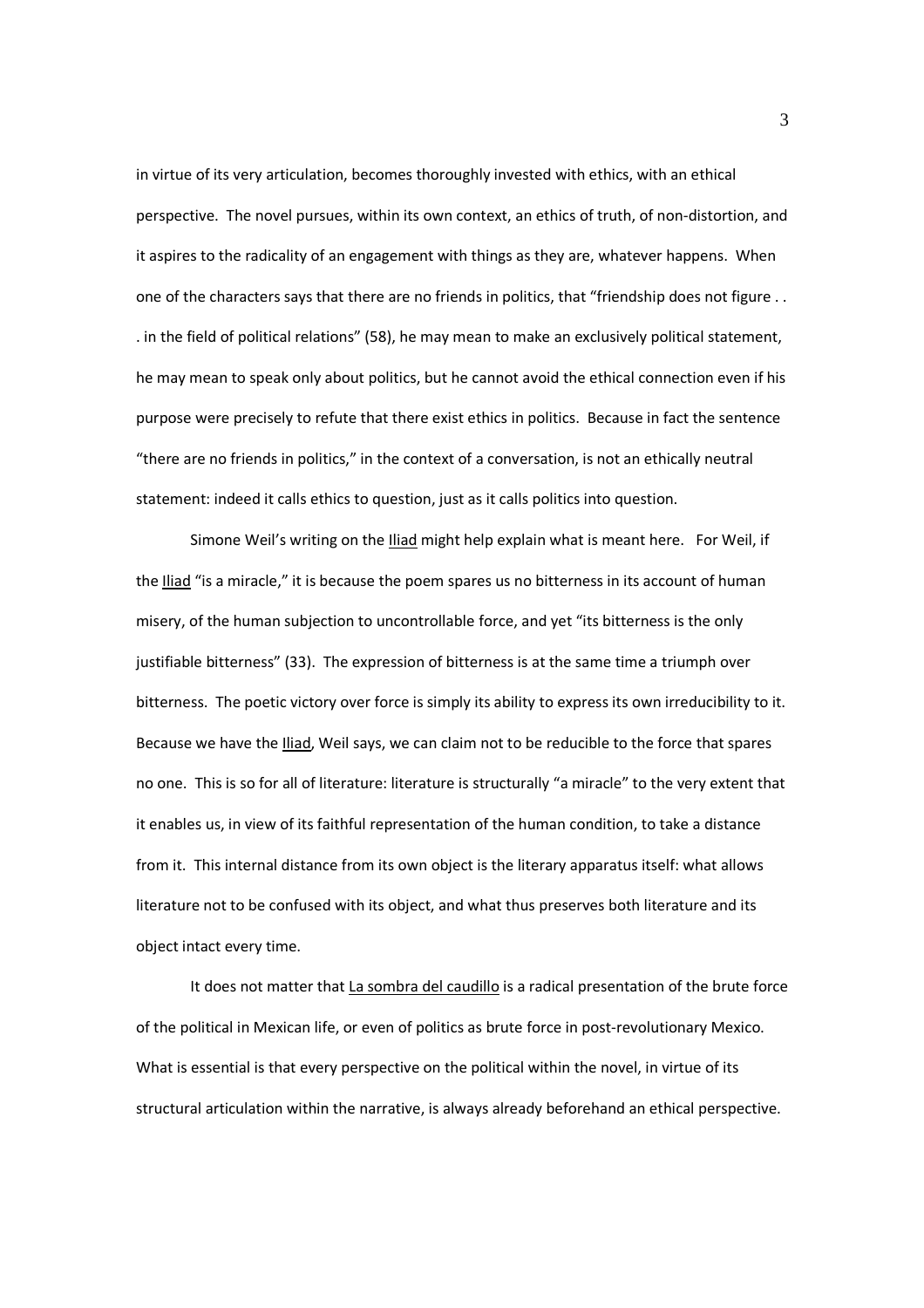This is also true, for instance, of the very curious "novel without fiction" that Héctor Aguilar Camín wrote on the murder of presidential candidate Luis Donaldo Colosio in 1994, entitled La tragedia de Colosio, and which is in so many ways, at least in its first part, a literal rewrite of La sombra del caudillo. Aguilar Camín only selectively reproduces fragments from the massive, 4volume Informe de la investigación del homicidio del licenciado Luis Donaldo Colosio, prepared by the state attorneys investigating the case and published by the Procuradoría General de la República in 2000. But his reproduction is guided both aesthetically, since without aesthetics there would not be a novel, even a "novel without fiction," as the subtitle reads, and ethically, since Aguilar Camín's purpose is to render the enigma of a murder case whose very resolution, if it is true that the crazed Mario Aburto committed the murder entirely on his own, is just as enigmatic as any non-resolution would have been. The very presentation of the murder of a Mexican presidential candidate as a matter of chance, as the crossing of paths between a particular presidential candidate and a particular psychopath, is already an ethical presentation, and particularly in the context of the story regarding the succession to President Salinas, the Neozapatista insurrection, and the rivalry between Luis Donaldo Colosio and Licenciado Manuel Camacho.

 The thriller therefore is always structurally the embodiment of the formal principle of practical reason. There is a formal and then there is a material principle of practical reason. The material principle says that you must ordain practical behavior in accordance to your aim as an object of the will. If you want to eat a chocolate, you orient your behavior so that you obtain, and then eat, the precious chocolate, even if you must take it from someone else. The formal principle, in Kant's formulation, is to ordain practical behavior in accordance with the principle of freedom: "Act in such a way that you can wish your maxim to become a universal law (irrespective of what the end in view may be" (Perpetual 122). No doubt this is dumb impolitical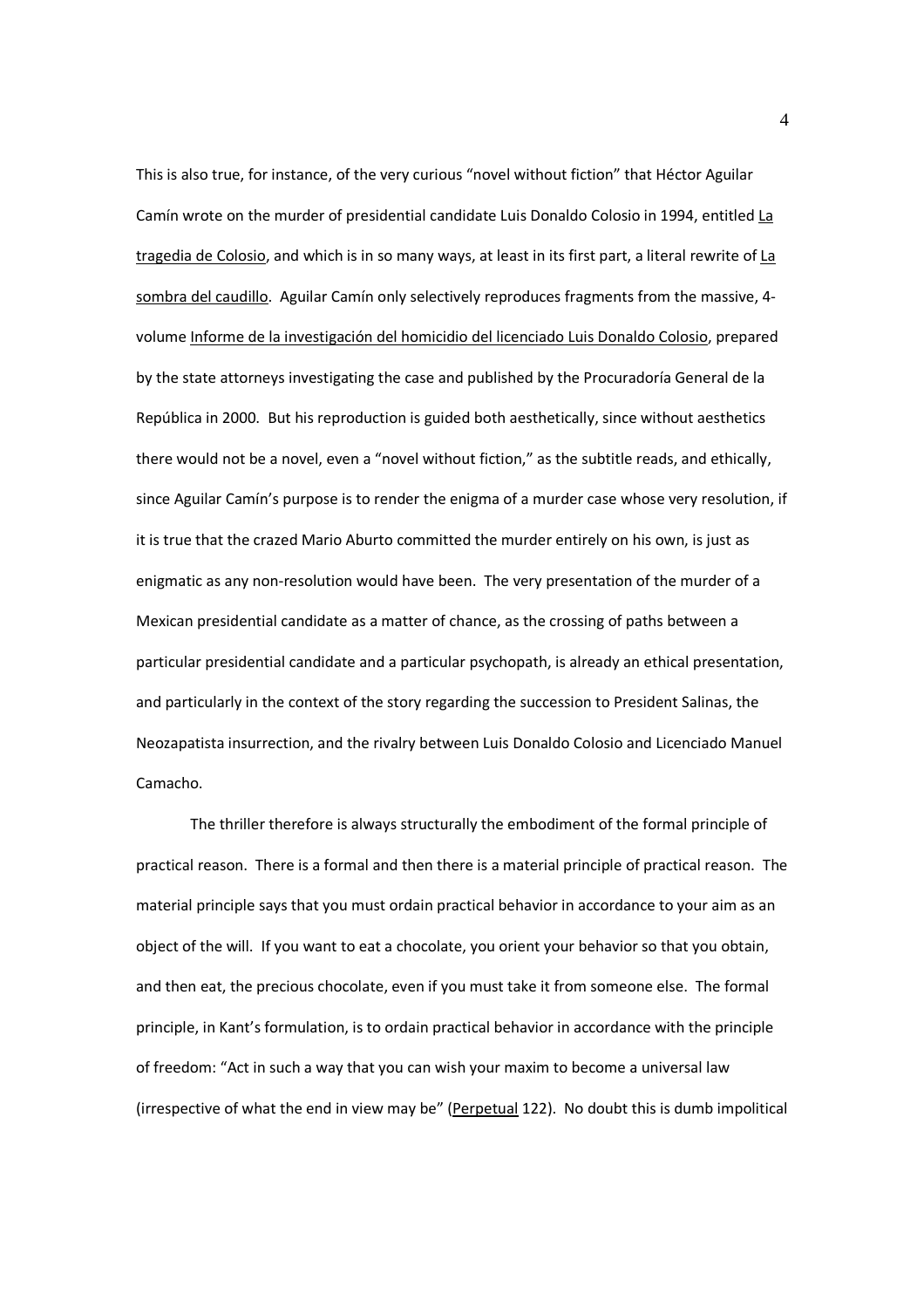behavior from the point of view of the political moralist. And yet it is the only kind of behavior that opens to freedom, which in the order of the political is genuine republicanism: "genuine republicanism," Kant says, "could be the object only of a moral politician" (122).

 From a political perspective, therefore, the affirmation of an ethical stance is the affirmation of the radically democratic republicanism of the last man and of the last woman, including every murder victim: nothing else is needed. "And the reason for this is that it is precisely the general will as it is given a priori, within a single people or in the mutual relationship of various peoples, which alone determines what is right among men. But this union of the will of all, if only it is put into practice in a consistent way, can also, within the mechanism of nature, be the cause which leads to the intended result and gives effect to the concept of right" (Perpetual 123). The practice of the thriller is an ethical practice of right in literary terms. It abandons a merely technical approach to literature because its inspiration is thoroughly anti-technical: the thriller is not a means to an end, but an affirmation of the end as ethical end. It must proceed to it, of course, in view of a prior transgression against the end, in view of an ethical fault.

 Any narrative under the guise of a thriller effectuates a particular chiasmus. A thriller is always a political reaction to the suspension of ethics. A crime against a fellow human being is always a suspension of ethics. A political reaction to a crime is embodied in the novel, in the thriller, as an ethical reaction through the sort of unavoidable structural elements Weil reveals for the Iliad (an epic thriller if there is one). The ethico-political structuration of the thriller, we could say, turns the thriller into a special form or a special way of thinking the political: it is an ethical form for thinking the political that is also a political form for thinking the ethical. For this chiasmatic structure I will use the term "infrapolitical." The thriller is the dominant form of infrapolitics in literature. Infrapolitics, or better, the infrapolitical is the theoretical moment of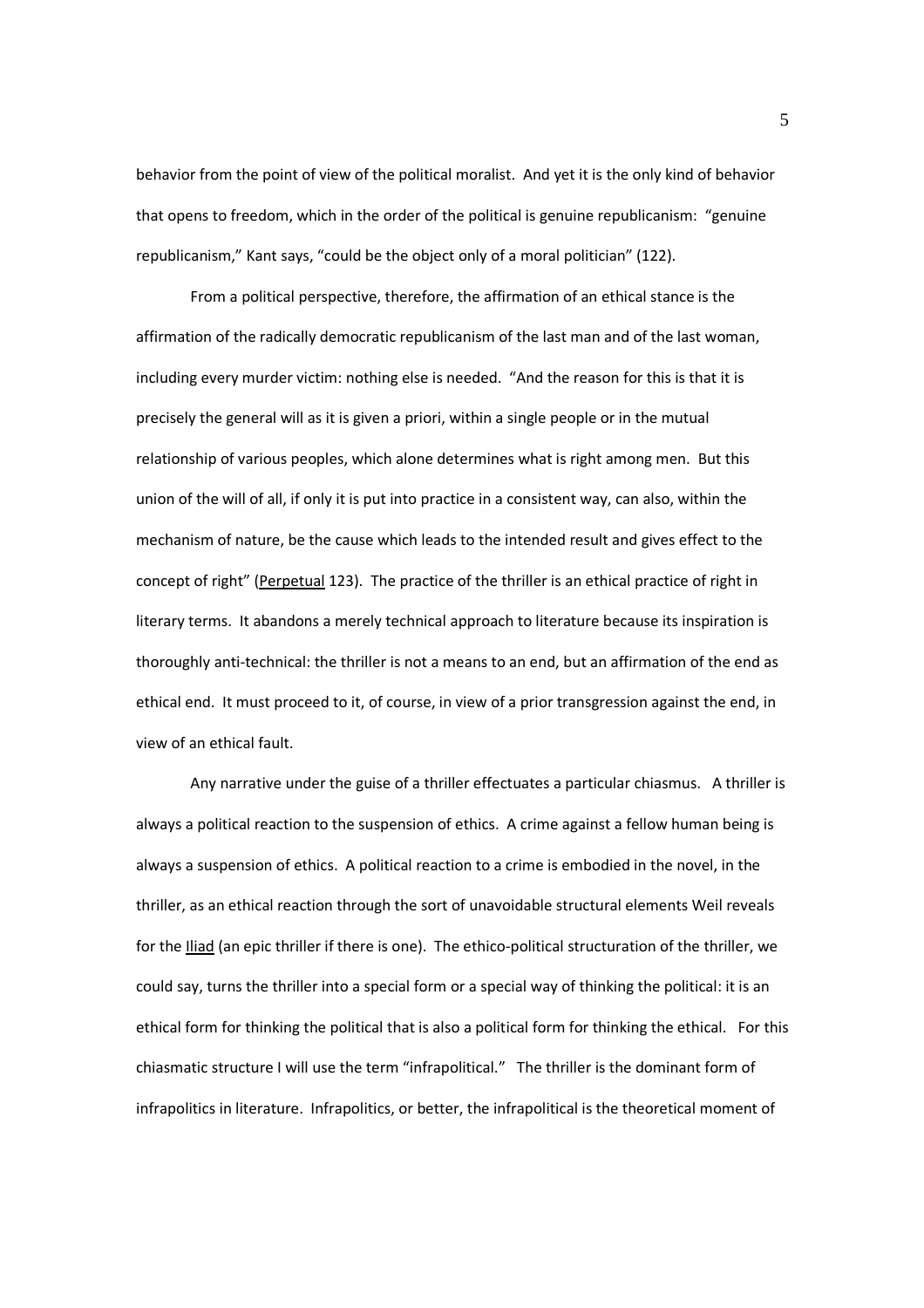the thriller, that is, the moment when the thriller exposes itself simultaneously as an interruption of the ethical by the political and of the political by the ethical. We will see perhaps to what an extent the infrapolitical perspective in the thriller coincides with its most proper literary dimension—and how literature, as a result, emerges, in at least one of its dimensions, as an apparatus of practical reason to be equated neither with ethical nor with political reason: something else, for which Kant says there is a need which is obscurely related with the need for friendship.

## II. Chance and Necessity

 At the end of Aguilar Camín's La guerra de Galio the murder of his protagonist, Carlos García Vigil, terminally suspends an important decision. Just before his death Vigil does not know—or the reader does not know if Vigil knows—if he would have accepted the offer to return to the newspaper La república as general editor or if he is more interested in continuing his work as a historian, which also includes the writing of a novel about his catastrophic personal experience as a journalist during the 1970s in Mexico; journalist or historian, in a context where the option of journalism suggests fundamentally a political affirmation and that of historiography (or literature) is bound to the priority of an ethical stance. But the alternative is no real alternative, hence the indecision. If the very potential for politics in Mexico is in fact profoundly determined by the country´s history, then the ethical option is more fundamentally political than politics itself. If, on the other hand, the move towards journalism is determined by a sufficiently sophisticated degree of historical consciousness and a maturity of experience, then the apparently political option acquires a predominantly ethical aspect. The contraposition of terms that allows for the shifting of politics into ethics and of ethics into politics—and this is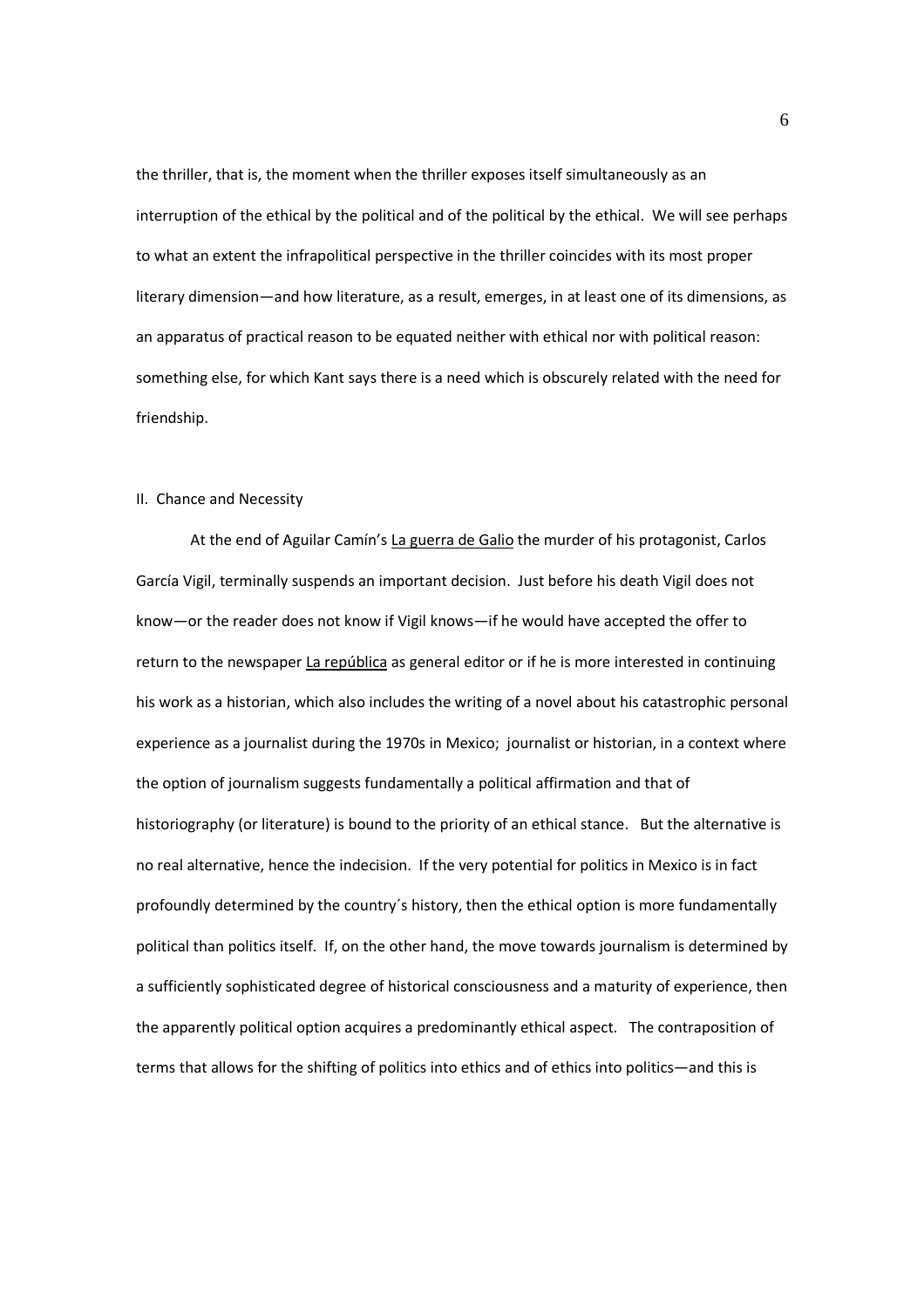crucial to the literary game in the novel—also sets the stage for its meta-literary dimensions, that is, for its intentional lessons on experience and knowledge.

 The intersection of ethics and politics in the novel is not an intersection of reciprocally autonomous spheres. Both seem to be subordinate to a decision of an epistemological nature (a decision regarding the historical consequences of seeking social change through violent means, which of course cuts across both ethics and politics), and such a decision takes place against the backdrop of the collapse of revolutionary illusions that are represented in the novel by the guerrilla experiments of the Mexican 1970s. The narrator notes of Vigil´s labor as historian: "In his first book he had allowed a certain juvenile sympathy for socially-motivated violence to appear between the lines—for villismo or for zapatismo—alongside an explicit rejection of conservative violence, whether militaristic or reactionary. In his second volume he maintained a sympathy for the confused but profound thirst for justice that charged the people´s armed brigades, but his perspective on violence was uniformly pessimistic, drawing no distinctions between ideological camps or ultimately cruel motivations" (Guerra 511). The sum of Vigil´s journalistic experience happens between the writing of the two books. He works first for La república and later at La vanguardia, in both cases under the orders of Octavio Sala. It is also the time of the end of his youth, of the death of his friend Santoyo, killed for his participation in revolutionary armed struggle, and of the death of his true love, Mercedes Biedma.

 In early middle age Vigil must decide how to negotiate the tedious emptiness he suffers. He is murdered before doing so, which also keeps him from reading the book that his antagonist and mentor, "the conservative intellectual, the genius of evil, the fascist" Galio Bermúdez, had promised to write for him (Guerra 452). When Galio´s book is eventually published we learn that its fundamental idea is that "all of Mexican history could be read as a struggle between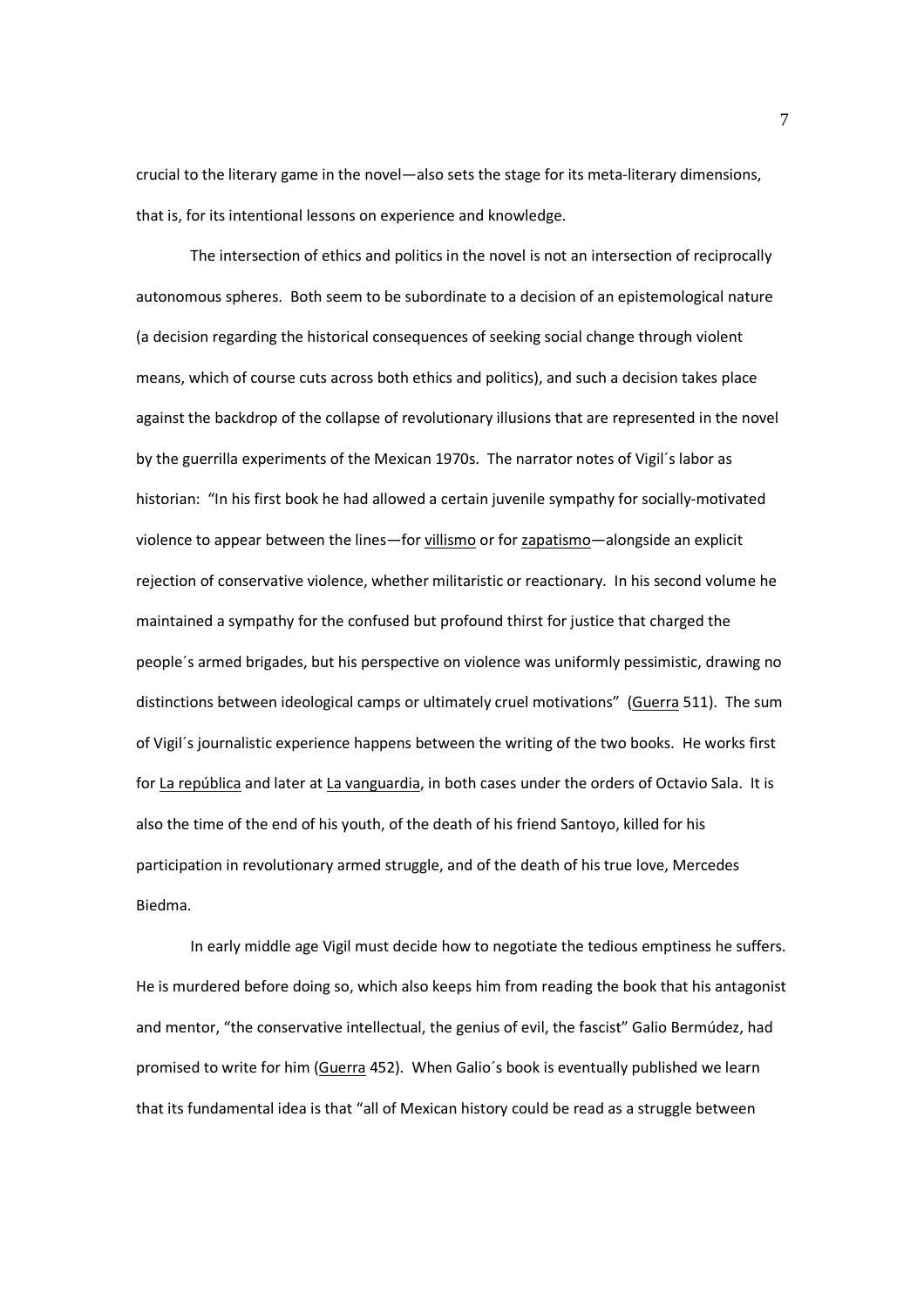modernizing elites and traditionalist societies, like a permanent civilizing coercion that descended from impatient and despotic heights to recalcitrant, immemorial foundations" (547); that it was a book "'against Utopia and against urgency,' "against the idea of 'shortcuts and historical epiphanies,' against 'rupturist solutions and also against paralyzing stability'" (509).

 Galio's book is of course Galio's war, which gives the novel its title. If Galio's book is the referential horizon of the novel's narrative, we must perhaps understand Aguilar Camín´s book as politically reformist, committed to the unhurried modernization of the Mexican state, to its gradual democratization, to a fight against historically-grounded violence and injustice that affirms their teleologically determined defeat in the final maturity of the nation, in some perhaps not-so-distant future. The patently state-centered nature of such a political stance emerges clearly during an early conversation between Vigil and Galio. Galio says: "Mexico, like Gaul conquered by Caesar, is still a barbarous place that propagates itself in a state of nature beyond the borders of civilization. If history is correctly perceived as always already universal history, as Hegel would have it, our path could not be, nor will it be for quite some time, different from what it has been: the path of necessity. Mexico has to pay its share of violence in order to tame its barbarism and open itself to the realistic possibility of civilization, of history accomplished. This is the war of the history of the world" (198). These are Galio´s words. Is the implied author also speaking through Galio, or does a turn of the screw come to complicate matters, and to develop within the novel an alternative vision of the political? It will be useful to turn to the novel that precedes La guerra de Galio in Aguilar Camín´s production: Morir en el golfo.

 The novel, published in 1988, recounts events that principally occurred between 1976 and 1980, more or less the period of López Portillo´s presidency. All good thrillers tend towards ontological eternity, even though their ostensible topics are always and precisely concerned

8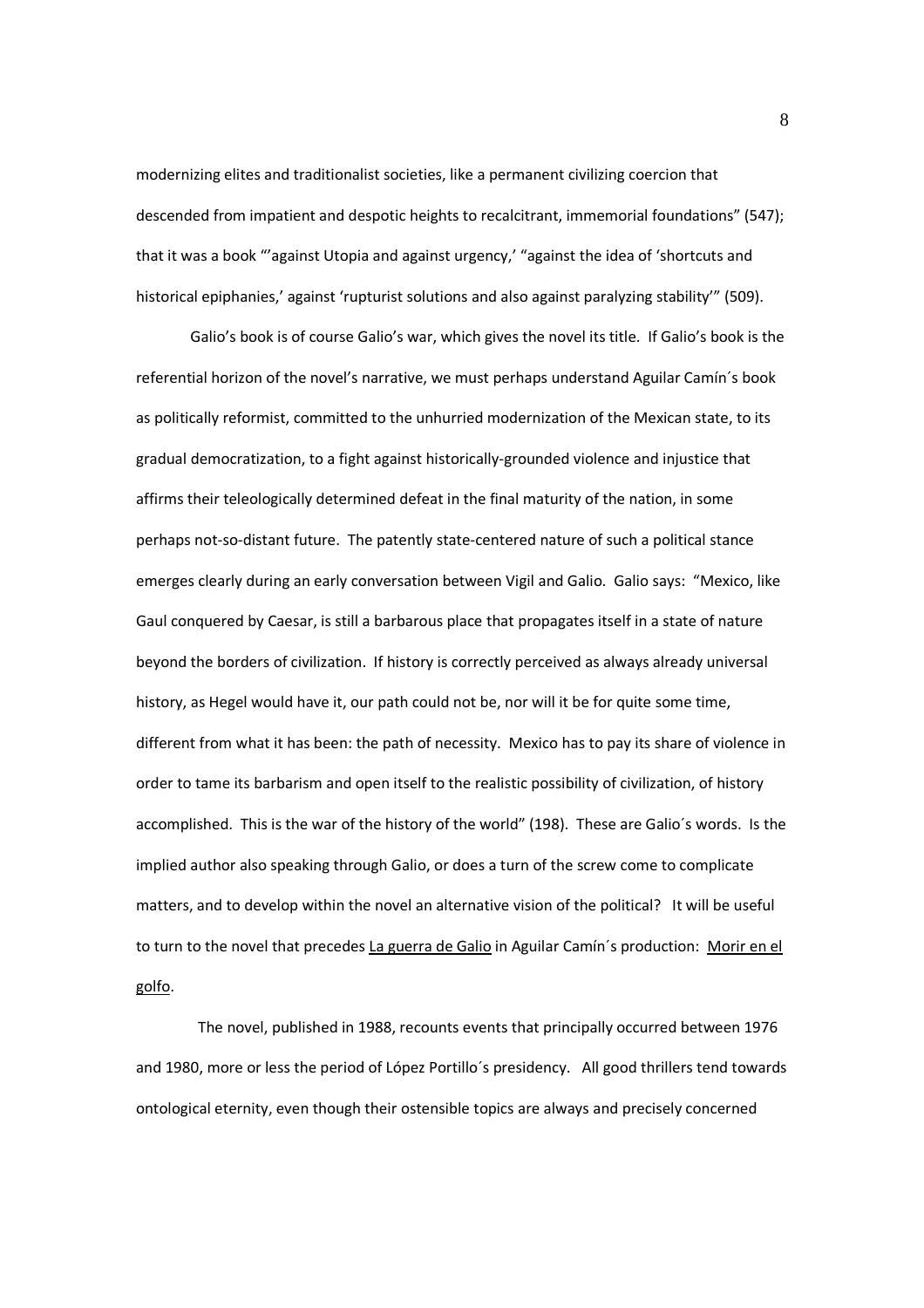with nothing other than time and history. The political context of the novel´s setting is the beginning of the long terminal crisis of the Partido Revolucionario Institucional (PRI) in the postrevolutionary period, the moments that would result in the "Mexican oil boom" (Morir 121).<sup>1</sup>

In Morir en el golfo there is love, the narrator's anguished and pathetic love for Anabela Guillaumín, and there is money—the prospect "of an enormous federal investment in Chicontepec´s Paleolithic canal zone, whose potential petroleum supply . . . was equivalent to that which the country had possessed in its entire history" (Morir 117). Such an influx of federal funds sets the stage for the "imminent completion of Francisco Rojano Gutiérrez´s wildest dreams of being right on the crest of the wave, where the money and the power were" (117). Rojano, who is married to Anabela, is vying for the municipal presidency of Chicontepec, the site of the investment. He is also trying, along with Anabela, to acquire land within the municipality, which brings him into conflict with the apparent plans of his protector and/or political rival, the oil boss Lázaro, or Lacho, Pizarro. With this predicament on the horizon, Rojano requests the help of his old friend and capable political journalist, our narrator. Rojano capitalizes on the long-standing friendship and, above all, on his friend´s painfully obvious love for his wife, which, as both Rojano and Anabela are well aware, continues to smolder. Rojano and Anabela—or, perhaps, Anabela and Rojano—get the journalist mixed up in an investigation into the assassinations, supposedly committed by Pizarro´s hired guns, of ejidatarios (collective land owners) who stand in the way of the latter's land grab. The reasons for Pizarro's designs on the land are, in addition, complicated, as they go beyond simple economic calculations: "A working-class popular revolution is underway here," Pizarro tells the journalist. "What we´re doing here is a socialist revolution because we are going to take over the factories, the capital, the production . . . The petroleum-workers´ union defends all of the country´s marginalized" (98). The union will not hesitate to reach these objectives by any means necessary: "two lives

9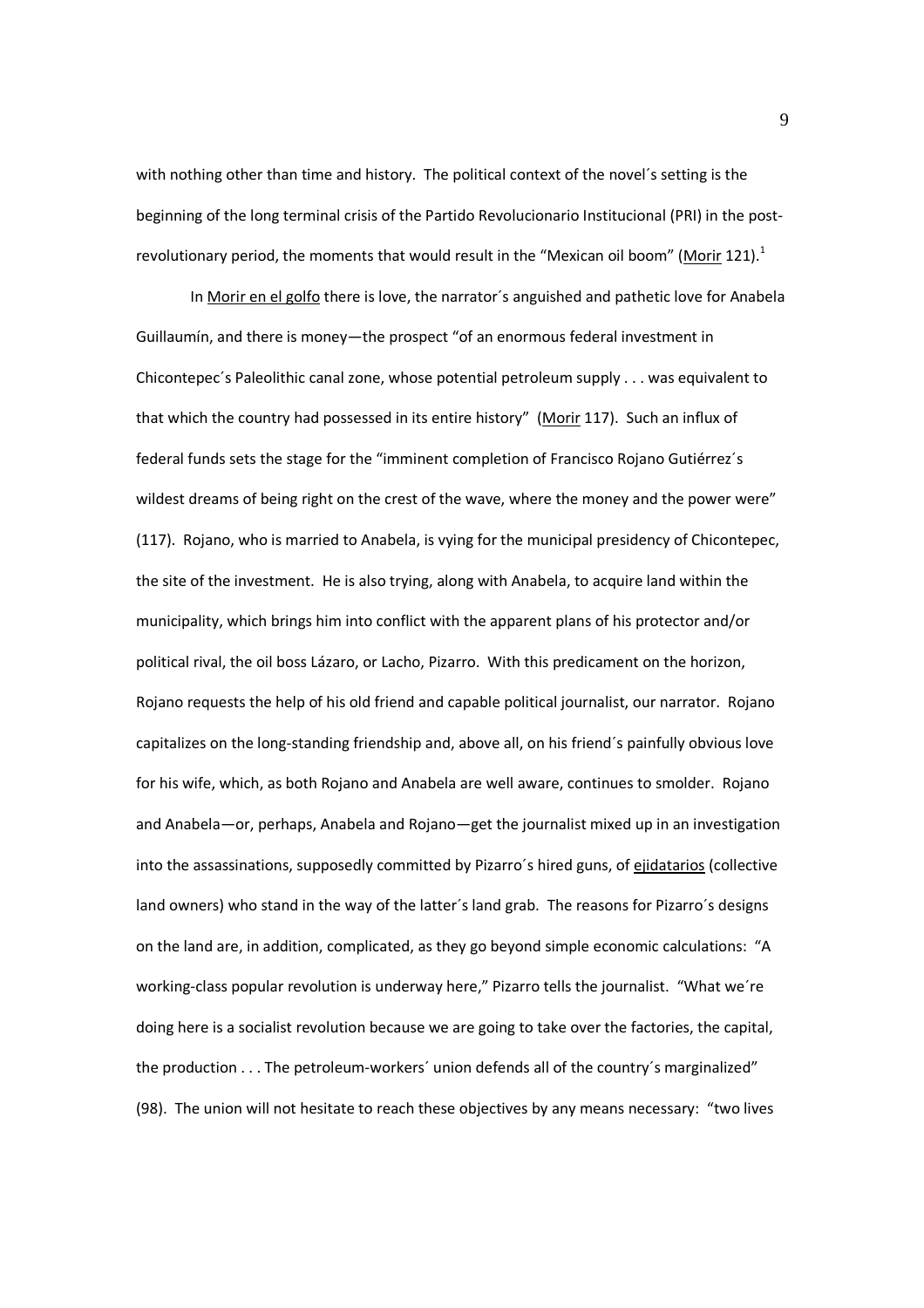are worth more than one and three are worth more than two. It's the arithmetic of history and of true equality . . . violent deaths are unavoidable because that´s the law of history. To transform them into fertile deaths, creative deaths, that´s the task that faces us now. Nothing else" (107-108). Pizarro´s socialism is a socialism of the will to power, only tactically committed to respect for the law. It coincides historically with what was then referred to as "Oil Maoism." Anabela and Rojano´s desire for land is, on the other hand, entirely meretricious.

 The coordinates of an infrapolitical thriller are emerging: the narrator´s possible ethical stance, difficult to the very extent that he must overcome his "pathological" attachment to Anabela, is set against Pizarro´s grand politics, and both of them are set against Rojano and Anabela´s greed. There is ethics on the one hand and a desire for power on the two other sides. The narrator acts out of friendship and love, although not necessarily freely, and he must confront, in the midst of radical suspicion, which is also radical doubt, the excesses of those who are prepared to pursue their desire for accumulation at all costs. As an ethical agent, the narrator represents honor. The opposition of honor against corruption lies at the heart of all thrillers. Aguilar Camín structures his novel around a relatively conventional double articulation. In the first moment or register, the narrator, who is a journalist in the place of a detective, seeks fulfillment of the law of the community against those who transgress its principles: Pizarro, that is, initially, until he notices that Rojano and Anabela are also doing it. In a second moment, which is always the truly heroic moment of the double articulation, the detective must abandon his first register, pass beyond his fantasy of legalistic fulfillment, and compromise his very being in an act of violence—the ambiguity regarding the act´s character as an ethical act, i.e., whether the act is an ethical act of violence or an act of ethical violence, must remain—that will alter the coordinates of the possible and reestablish a new possibility of civility.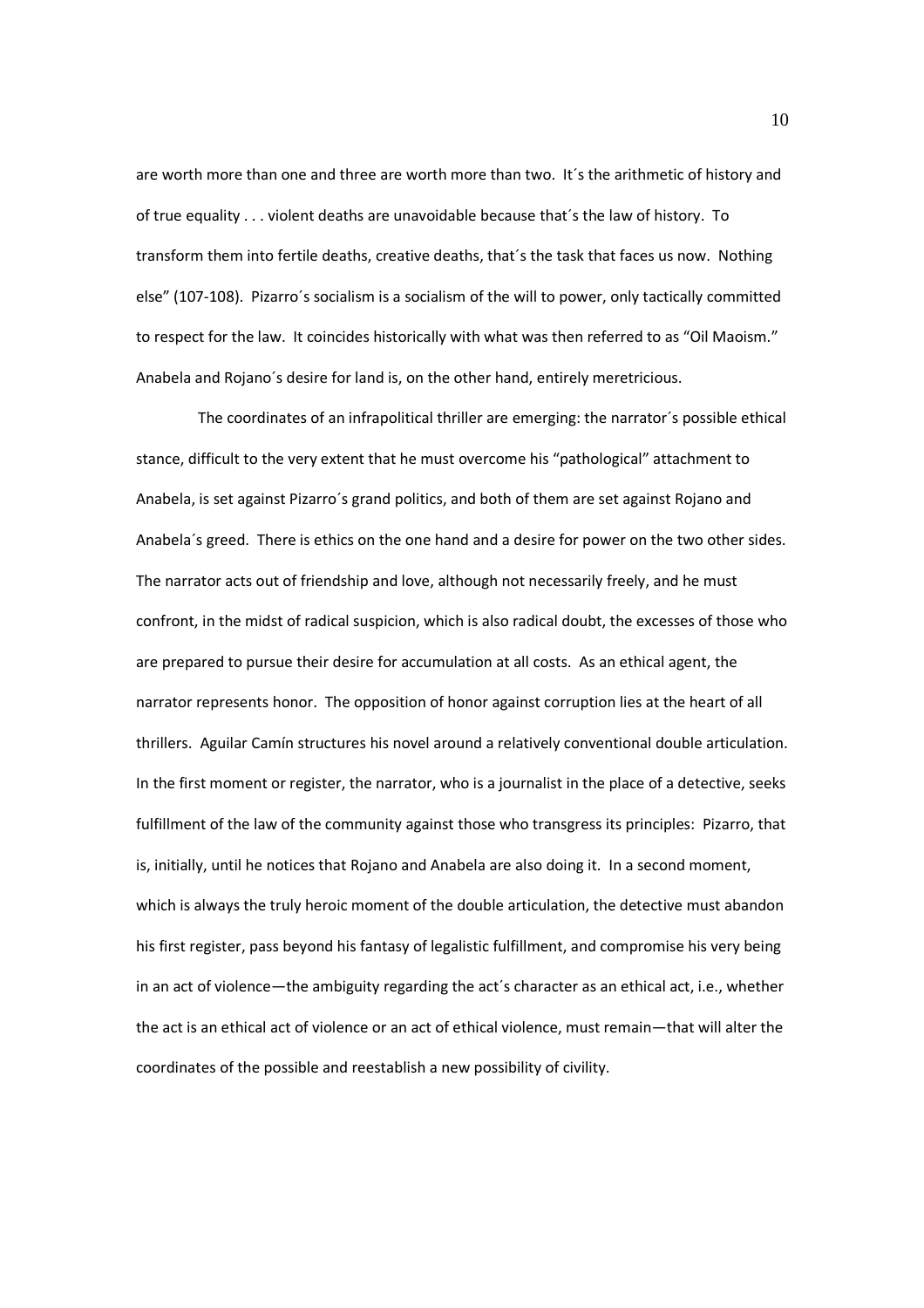Why is love always on the side of the character that searches for truth, while money and power are always the enemy´s ill-gotten gains? The answer is simple: the structure of the thriller always works to maintain Kantian moral law—including, if necessary, its anticommunitarian moment—as the only possible support of civil community (the social as such is not at stake, as there can be society in a state of nature, but there can be no civil society in a state of nature). But this means that love, in a thriller, is never simply a pathological affect, but always already an ethical allegory of the moral law, as Rafael Bernal´s El complot mongol fascinatingly established for Mexican literature. Love in the thriller is a narrative representation of the categorical imperative, which commands one to act so that the maxim of conduct can be upheld as a universal rule.<sup>2</sup> The thriller establishes, in a first register, a conflict between ethics and politics in which the implied author can appear to be systematically on the side of ethics. And the resolution of the story consists of the dialectical transformation of ethics into politics, and in the subsequent reduction of what once appeared as political to pathological affect. This is the thriller's substitution of every possible moralism for ethics, and also the thriller's fundamental position that, in Kant´s words, "morality will cut through the knot that politics cannot untie" in order to restitute a properly republican politics.

 As the allegorical incarnation of the moral law, the detective´s position incarnates a transcendental field of pure potentiality. Potentia, or dynamis, belongs to the transcendental detective long before the concrete detective can make it his or hers. Or, one could say, the detective can only enjoy his pure potentiality between cases, and not during the cases themselves.<sup>3</sup> The detective's <u>dynamis</u> works against the fallen <u>energeia</u> of the agents or patients whom he must investigate. In Morir en el golfo none other than Pizarro recognizes this fact when he describes our narrator as "a  $w$ a'ya, as they say in totonaca, a hawk, a vulture: one who, while seeking food, is always planning to soar again" (133). The actualization of the

11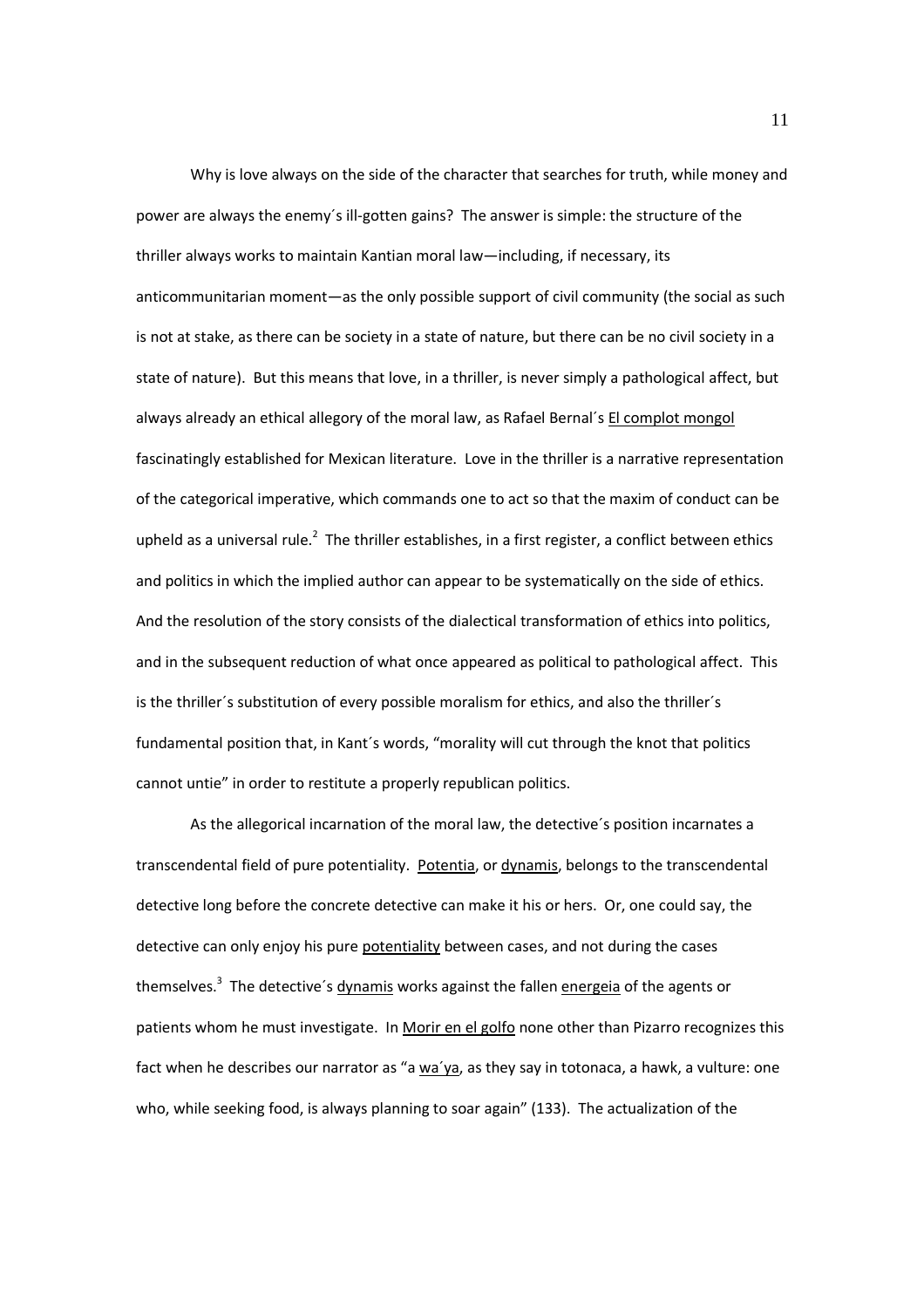detective´s pure potentiality, always reluctant and uncommitted, can only be explained by love. For the detective, the possibility of action—an exceptional possibility, as the possibility of resolving a case or of attaining thought always is—has nothing to do with war. War—the war between Lacho and Rojano or Anabela, for example—can only produce commitment, and thus ideology. The detective withdraws from war as he engages it—engagement and withdrawal are the same gesture—because war is, in the best of cases, an interruption of dynamis. Polemical action is a distraction and a descent into energeia. Literary truth in the thriller thus coincides with literary truth in general as it works to constitute a politics of non-power, a moral politics against every moralism, against every pathology of power or of money, against every merely personal advantage. But Morir en el golfo also complicates its structural oppositions.

 The political horizon against which the narrative unfolds is clearly utopian in at least one way. The approaching oil boom was, in 1977, "the promise of collective euphoria based on a potential utopia, a Mexico without the same old brutal and excruciating flaws, sovereign and wealthy, desirable; another country, noble and generous, as we always believed and wanted it to be; the great country equal to our nationalism and out ill-fated love for it" (122-23). Although he remains skeptical, shaken by the evidence of corruption that practically defined the political class under López Portillo, and although he is suspicious of his friends´ motives, the narrator does not hesitate to support Anabela and Rojano´s war against Lacho Pizarro´s rising provocations. Anabela requests it after another day of lovemaking: "the war has begun. Anything you can do to help us counts. Each and every columnist or paper that tracks your information, every political opportunity, every conversation, every step that supports Pizarro´s defeat is of fundamental importance" (153). The narrator publishes an article that describes incriminating acts that, according to Rojano and Anabela´s story, seriously compromise Pizarro. But the narrator´s contact in the Ministry of Interior, who is in charge of the Mexican political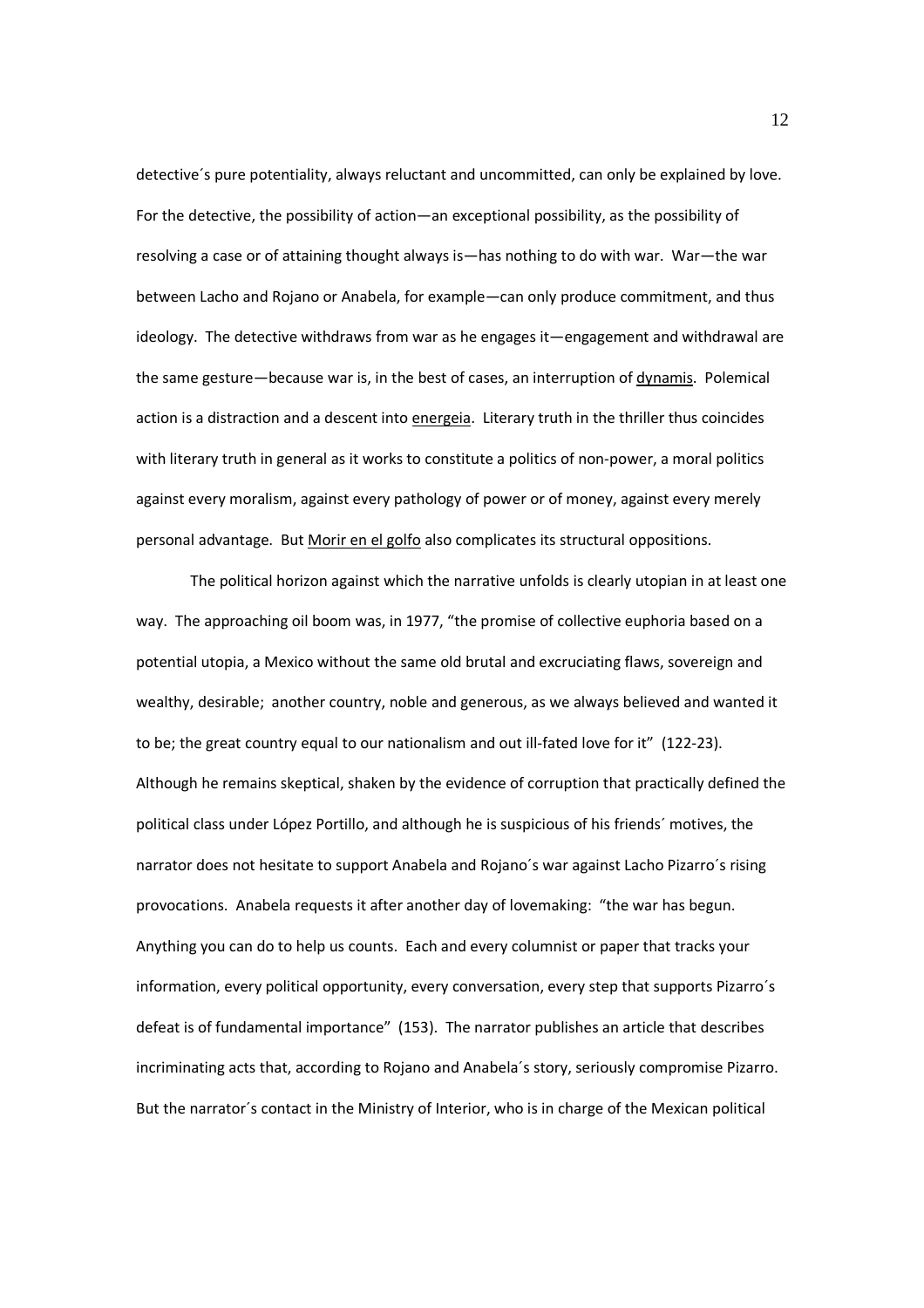police, shows the narrator how his friends have been manipulating him by presenting evidence that Rojano and Anabela had tampered with the photographs used to make their case. Events unfold at a dizzying pace. The narrator breaks off his adulterous relationship with Anabela, puts up with Pizarro´s righteous anger, and decides to forget everything out of spite. A few weeks later, however, Rojano is murdered, lynched by the enraged inhabitants of his town. His body appears with a shot to the temple, a style of execution that, according to what Rojano had told the narrator, is Pizarro´s calling card. The journalist, shaken and moved to action once again, returns to his "paper war" (174). His articles so effectively incriminate the petroleum union, and thus PEMEX (the giant state-run Mexican oil corporation) indirectly, that the President´s Office intervenes. Negotiations are made to appease Pizarro, and Anabela and her children move in with the narrator, abandoning the countryside of Veracruz and the land she and Rojano had purchased in better times. Peace seems to have arrived, the past is past, and the narrator settles into a pleasant domestic routine, which is only to be abruptly interrupted by the news that Anabela plans to have Pizarro killed, that, in fact, she has already ordered his murder.

 The assassination attempt fails, but Pizarro, who was gravely wounded, will not live much longer. Anabela and the children must leave Mexico. The narrator, now alone, stubbornly adheres to a merciless work regimen, shutting himself off: "Never before those days did I feel so immersed in the simple tasks of investigating and communicating. Never so neutral, so detached from my writing´s personal and political implications, so dispossessed of secondary purposes, so objective and dispassionate, at absolute peace with myself" (265). The narrator has returned to his dynamis, his moral ataraxia, and he faithfully fulfills his non-pathological destiny. But his ethical peace crumbles after one of his columns exposes information prejudicial to Pizarro´s oil Maoism. The latter summons the narrator, via the chief of the political police, suggesting that if the narrator does not attend the meeting Anabela and her children might be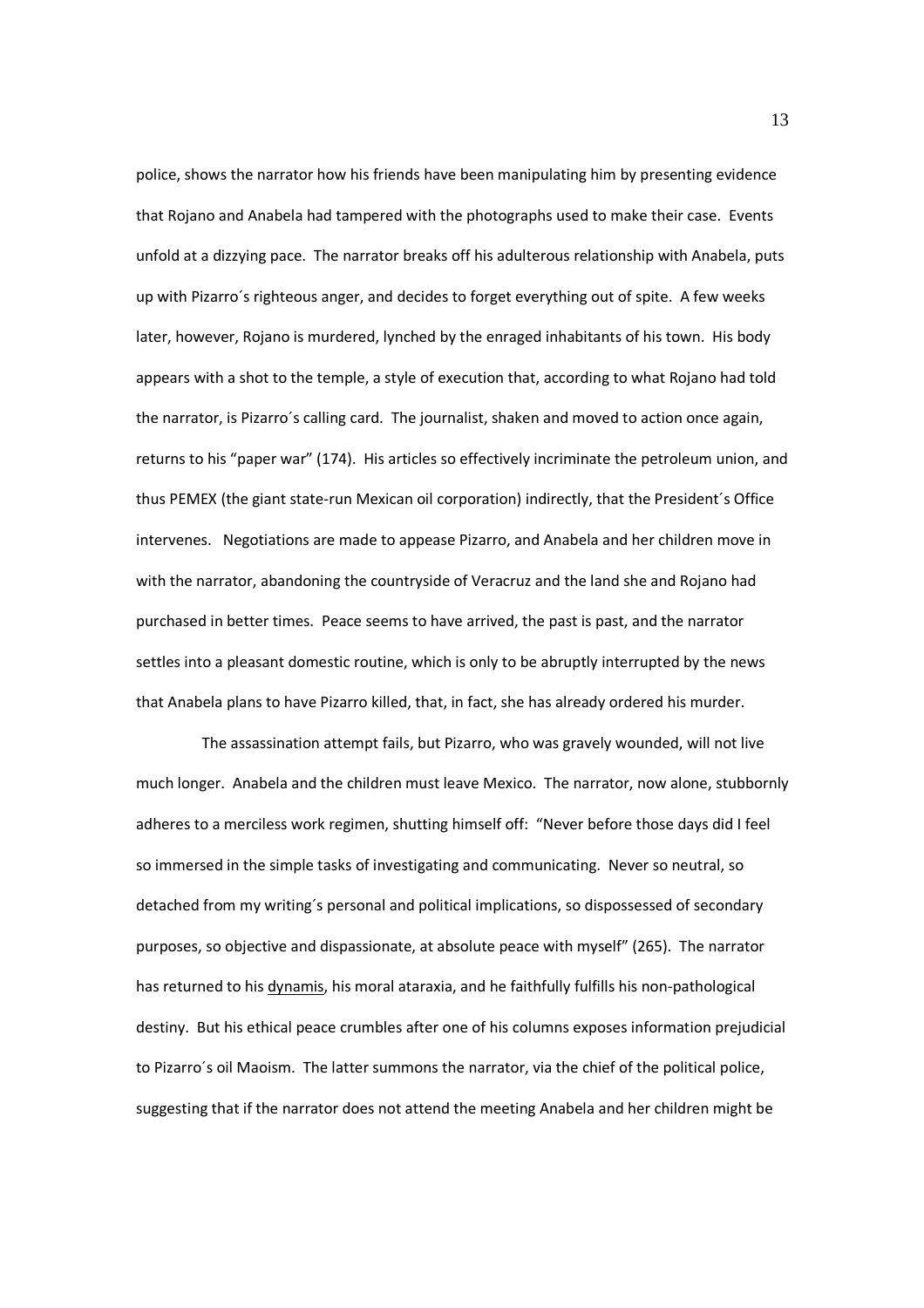endangered. The narrator, obliged to come forward, discovers that Pizarro is in fact about to die, but not because of what turns out to be the non-existent hit job Anabela had supposedly paid for, rather as a result of a more prosaic pancreatic cancer. Pizarro´s death makes Anabela fill with joy.

 The second articulation of Aguilar Camín´s novel becomes clear at this point. In virtue of the first articulation, the narrator would not have wanted anything but to help his friends defeat a corrupt caudillo, or despotic regional leader, who had no problem turning to crime as a way of realizing his own political ambitions. But things have changed, for the narrator has become aware, in spite of himself, of the infinitely complex situation that is entrapping him in a game of mirrors. Pizarro is not innocent, but there are no innocents. The narrator´s efforts appear, in retrospect, to have been distorted by an erroneous moral impetus, based on ignorance. His ethics are exposed as a particularly pathological form of politics. His actions have been disastrous. There are now two alternative versions of reality, the one Anabela prefers to endorse, and the one the narrator knows via the chief of the political police in his Bucareli Street building. Of them,

> Bucareli´s version of a long series of coincidences, misunderstandings, and a minor delinquent´s mythomania seemed to be more in the realm of the real, closer to the true dramatic imperfection of things, its always slack and true texture. It conceded some facts, centrally among them Rojano´s execution in Chicontepec. But the rest faded away in the crucible of motivated fabrications, lies, false conclusions, spectacular coincidences, and the natural course of events. Anabela´s version described, on the contrary, a strict geometry of combat, a battle of clean and radical lines, whose coincidences were effects clearly caused by the contestants´ will; any element of chance merely disguised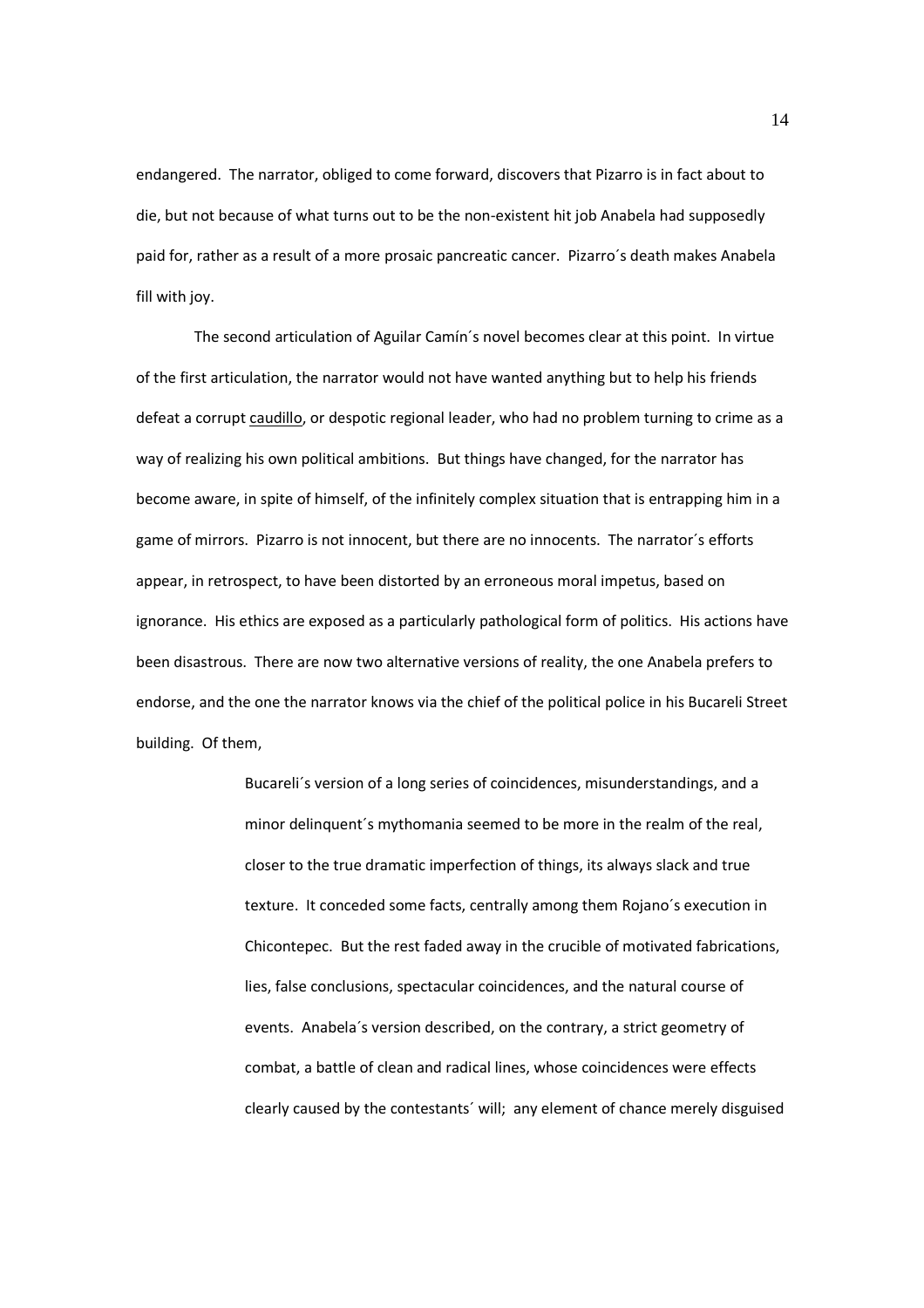the decisions and their results, the terminal point of an arithmetic whose essence could not be summed up by anything better than Pizarro´s own motto: He who knows how to add knows how to divide. (303)

 The problem is not that the narrator cannot choose; rather, that the will to choose gets lost in the face of the choice itself. Anabela chooses, and her act leads to the tragic necessity that the narrator renounce her. The truth of that which the detective ascertains is excessive with respect to the truth—the truth exceeds itself by casting aside an uncontainable reality with respect to which any construction of subjectivity is false or illusory. The detective "traverses his fantasy," and he loses not only his object of desire but, more profoundly, his pathological will itself: he can no longer desire, and, with his pathology, he loses his capacity to follow any kind of moral law.<sup>4</sup> He is paralyzed. He has lost his honor, and everything else with it. What remains for him? Or rather, what remains for the thriller, for the reader who is alert to the literary truth that might or might not emerge there?

 Through the deconstruction of the ethical stance by the political stance and vice versa, Morir en el golfo carries out a process of infrapolitical affirmation. The infrapolitical is the political interruption of ethical sovereignty and simultaneously the ethical interruption of all political sovereignty. Oil Maoism cannot sustain itself in the infrapolitical dimension, but neither can Rojano or Anabela´s hateful greed, and neither can the anguished moral conscience of the detective, whose actions always end up being as premature as they are late. The narrator always acts too late or too soon, and there is no glory in his untimeliness, only ridicule. For us, however, the infrapolitical remainder persists as the double possibility of thought: against politics, against ethics, but not outside of ethics, not outside of politics.

 The same infrapolitical remainder constitutes the horizon of the construction of knowledge in La guerra de Galio. There are numerous structural parallels in the novelistic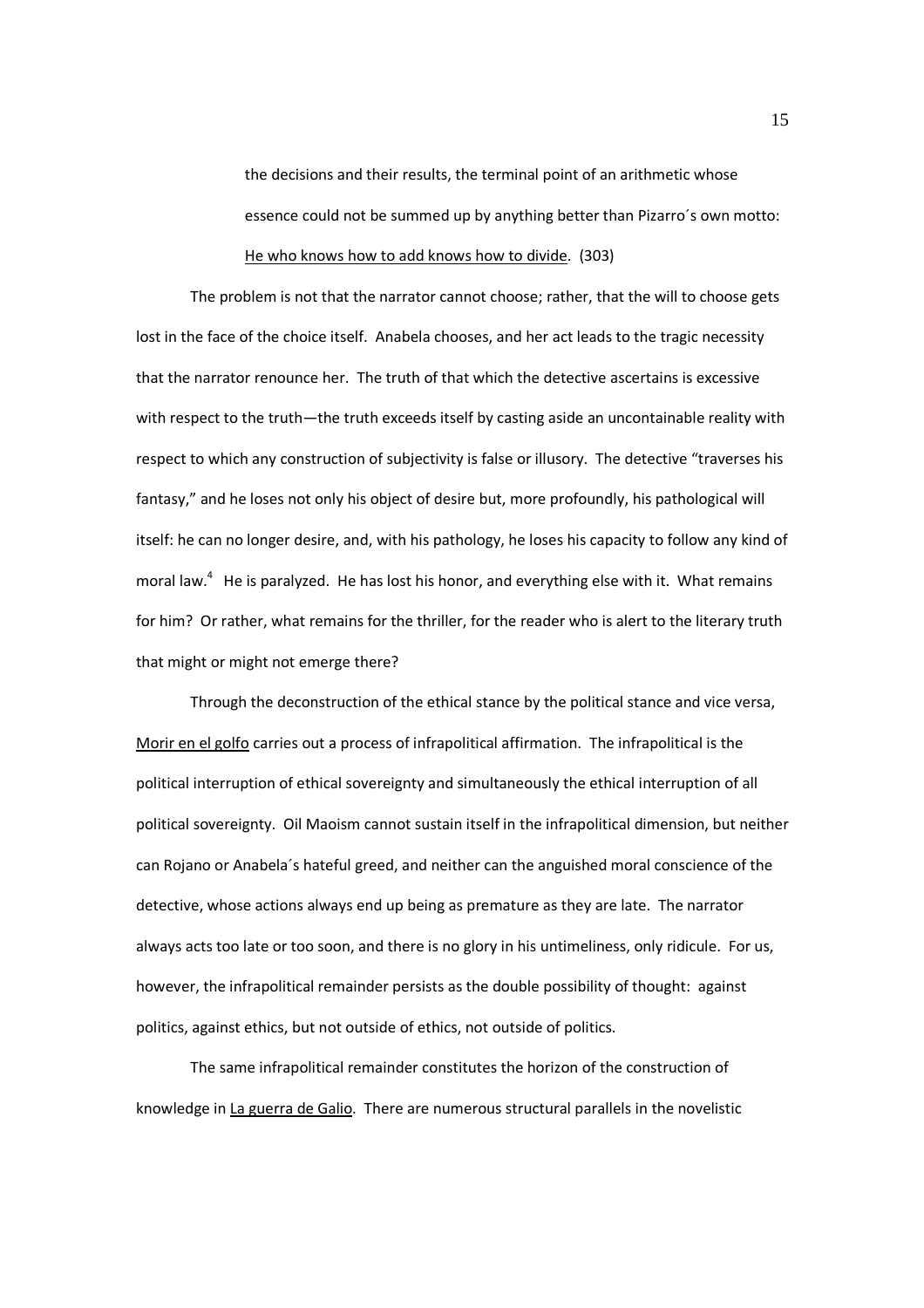composition between La guerra de Galio and Morir en el golfo. In the first place the protagonist, who in Morir en el golfo is also the narrator, is essentially an intellectual who writes, who locates through writing the unstable center of his own social being. Second, both protagonists are painfully marked by affect: love and friendship not only strike intimate and catastrophic chords within them, but in a certain sense constitute them through an emotional homelessness with respect to which writing serves as refuge and salvation, or compensation. Writing is always for them a way out of the aporias of their affect. Third, in both cases affect and writing intercede for an ethico-political option against the corruption and violence of power. In the fourth place, the impossibility of attaining a clear conscience, the impossibility of thinking that positive options are immediately transparent and unchallengeable, the impossibility of believing that it is enough to be against the corruption and violence of power in order to work effectively against them—these impossibilities are the very object of the narrative. Democratic voluntarism ends in ridicule in Morir en el golfo, and it ends in the worst kind of corruption in La guerra de Galio—the corruption of Octavio Sala, who is eaten up by resentment and the desire for revenge. It is as if Aguilar Camín were warning us that there is nothing necessarily good about good intentions—that something else is needed, and that, without it, we are beyond lost, in the very hell of willful stupidity.

 Both novels theorize a crucial moment of decision, beyond any program for action. It is the moment that in each case sutures the relationship between ethics and politics. But the decision never completes itself textually—even if nothing but decisions take place within the text. In the earlier novel, as we have seen, the narrator is unable to decide between the conflicting versions of reality presented by Bucareli´s version of the facts and by Anabela´s version of the facts. In the later novel, Vigil, the protagonist, is murdered, under circumstances never clarified, before the decision is made evident in its practical effects (the reader never

16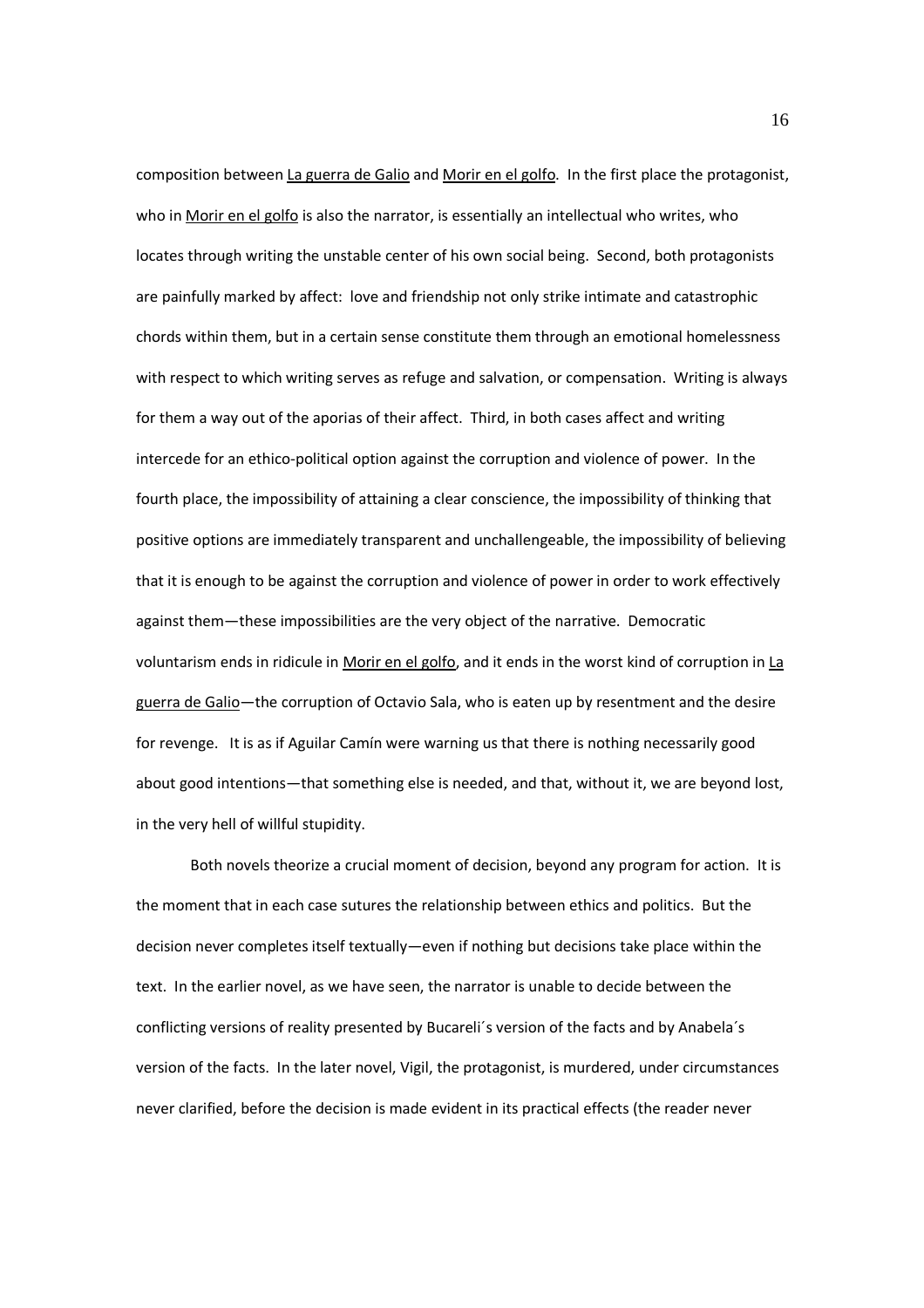knows if the protagonist decides before dying, as the narrative strategy in La guerra de Galio is elaborated through an interposed, non-omniscient narrator). But it is precisely the fact that the decisions are never textually complete that reveals how both novels are structurally invested in the very act of making a decision.

 The later novel´s narrator, who is Vigil´s former professor, refers on two occasions to the "insoluble practical problem" that he used to enjoy dicussing with Vigil. The second reference appears in the narrator´s direct transcription of Vigil´s journals, in which Vigil describes his last conversation with his professor:

> He told me: "I have dedicated my whole life to constructing those obscurities, as you know. Because only in the darkness can light exist." I reproached him for his maieutic facileness, telling him that where there is light, no light is needed, because nothing needs to be illuminated. He accepted my impertinence and returned affectionately to the insoluble logical problem that he had detected and with which he knew how to hypnotize his students, generation after generation. "Is it possible to avoid a car accident?" I remembered the argument and told him: "Impossible. If it could be avoided, by definition it would not be a car accident. It would be a voluntary act. An effect of someone´s will who, capable of avoiding his misfortune, does not avoid it." "Not bad," said the professor: "What is the practical conclusion of this exercise? "Live however you want," I said. "What must happen will happen" (Guerra 535)

 A decision, then, only implicates the decision itself, in a context in which there are no possible guarantees that its result can effect a possible gain, and in which there are no possible guarantees that in any case it could be correctly oriented. "Where there is light, no light is needed." If there is a decision, there is no light.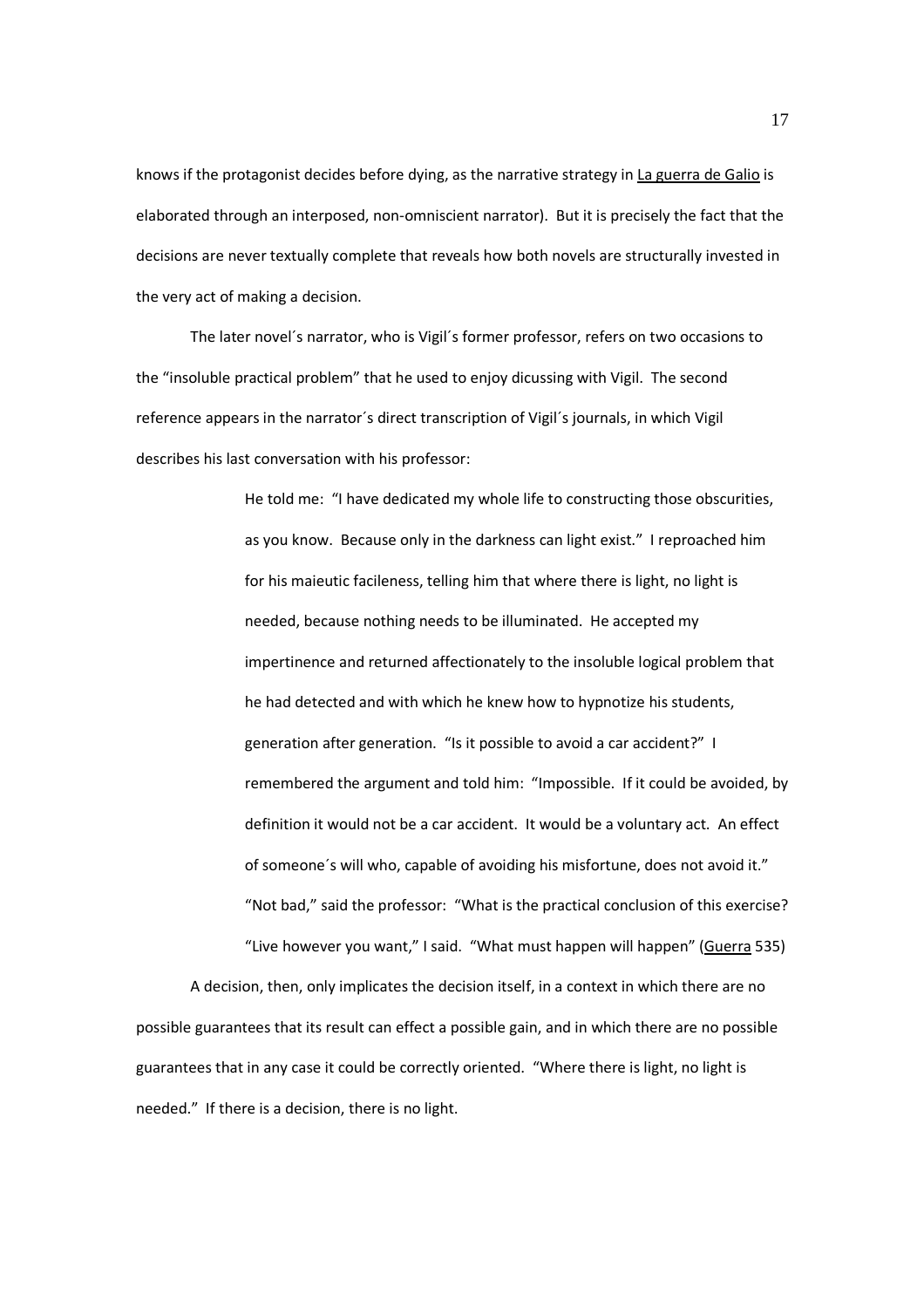Everything has to do, then, with how to choose your decision, with the intimate dynamics of the idea to "live how you want," take any decision you want, which does not change destiny but that, precisely because it can´t change it, affirms it or subtracts it. Gilles Deleuze, in Nietzsche and Philosophy, refers to Nietzsche and Mallarmé´s radically opposed conceptions of the act of decision. For Nietzsche, according to Deleuze, "the dice which are thrown once are the affirmation of chance, the combination which they form on falling is the affirmation of necessity. Necessity is affirmed of chance in exactly the sense that being is affirmed of becoming and unity is affirmed of multiplicity" (26). For Nietzsche, "the second moment of the game [the roll of the dice on the table] is also the two moments together or the player who equals the whole" (27). To affirm the law of becoming, to affirm necessity in chance, is therefore an act of affirmation of the totality and a commitment to the decision, a "live however you want" that is at the same time, and impossible to dissociate from, a "love how you live:" amor fati. Mallarmé´s understanding of the decision, according to Deleuze, is alternate and even opposite, for Mallarmé "always understood necessity as the abolition of chance" (33). Deleuze continues: "Mallarmé´s poem belongs to the old metaphysical thought of a duality of worlds; chance is like existence which must be denied, necessity like the character of the pure idea or eternal essence . . . It matters little whether depreciation of life or exaltation of the intelligible prevails in Mallarmé. From a Nietzschean perspective these two aspects are inseparable and constitute ´nihilism´ itself, that is to say, the way in which life is accused, judged, and condemned" (33).

 Nietzsche´s operation is opposed to Mallarmé´s operation. La guerra de Galio offers a version of the mutual opposition of these two operations precisely through the confrontation between Galio and Vigil. Galio occupies the place of Mallarmé, and Vigil the other position. Galio´s state-centered and teleological perspective, based upon, as he himself tells Vigil, the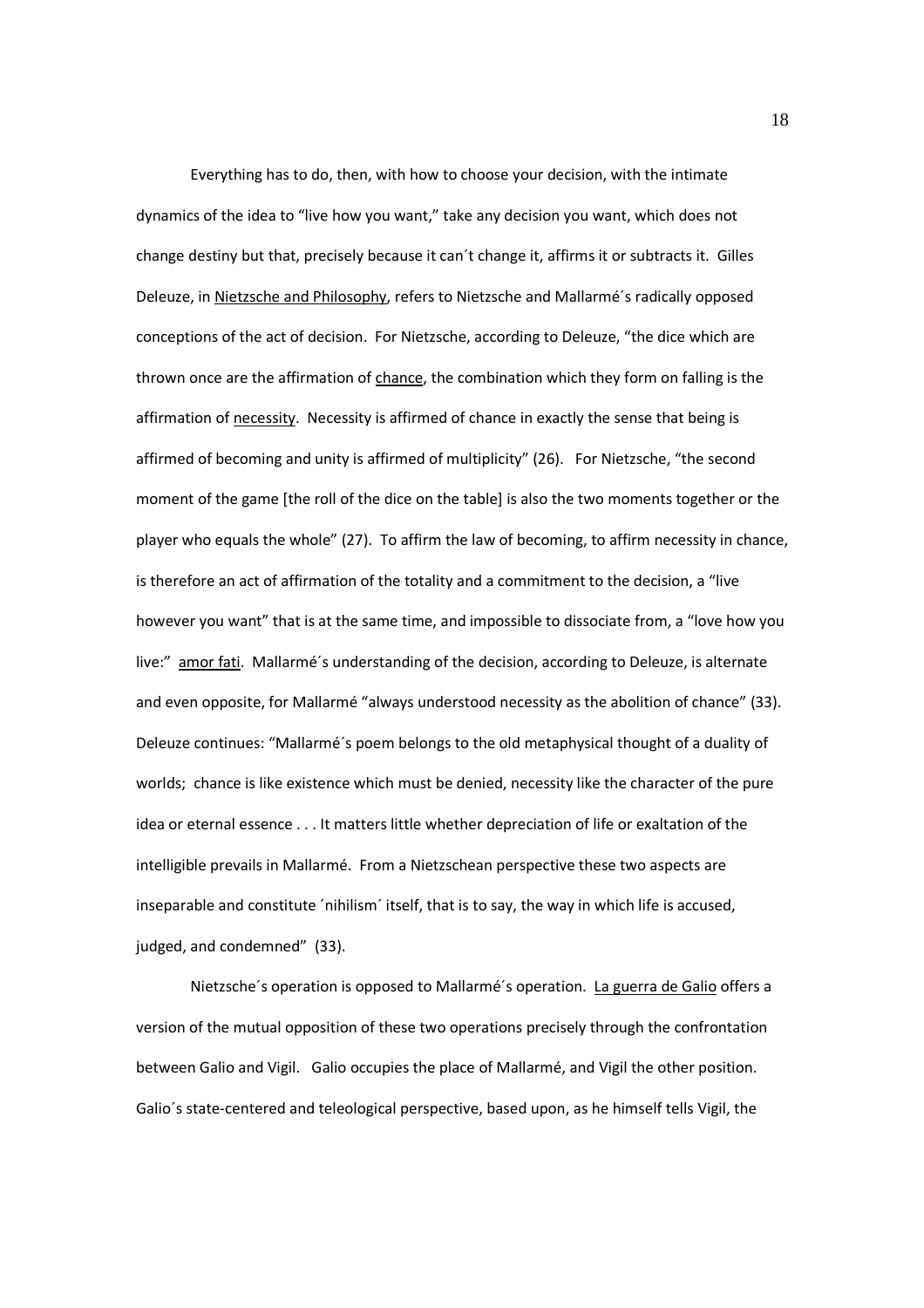Hegelian idea of world history or Weltgeschichte, is a perspective based upon the well-known duality opposing barbarism to civilization. In the Hegelian historical teleology, the East, Greece, Rome, and the "Germanic" world (the latter representing the totality of modern Europe) are orders of experience oriented toward the final subsumption of history into the state apparatus that constitutes its culmination and utopian promise. From this point of view, as Ranajit Guha has insisted, the historicity of the world does not coincide with but remains as what is negated by Hegelian Weltgeschichte, since the latter only accepts for its constitution the teleological elements that lead to the formation of a state apparatus understood as the end or the goal of history.<sup>5</sup> The book that Galio publishes after Vigil's death is titled The Enlightened Coercion, and it grounds itself precisely in the insistence upon the gradual development of a state-centered system in Mexico. Galio explains to Vigil the tragic "vulnerable hypothesis" that sums up his life´s work:

> There is only one instrument capable of completing the civilizing task that we need, capable of ending our own war against the barbarism of our past . . . This instrument is what we imperfectly call the State and what our forefathers called simply Federation. The federation´s cold steel, its centralizing, civilizing bayonets, like Caesar´s, spill blood today in Guerrero, blood both innocent and young that will prevent further bloodshed . . . I regret each one of the deaths that our barbarity accrues in Guerrero. But in the midst of the howls and the fire, I can see a possible form of the country, opening a path toward itself, finding its territorial identity, its political nucleus, its potential civilization. In a word: deciding its history. (199)

 Galio´s legitimation of state-supported violence is, therefore, the necessary logical consequence of the will to abolish chance. State violence is necessary because undertaking the

19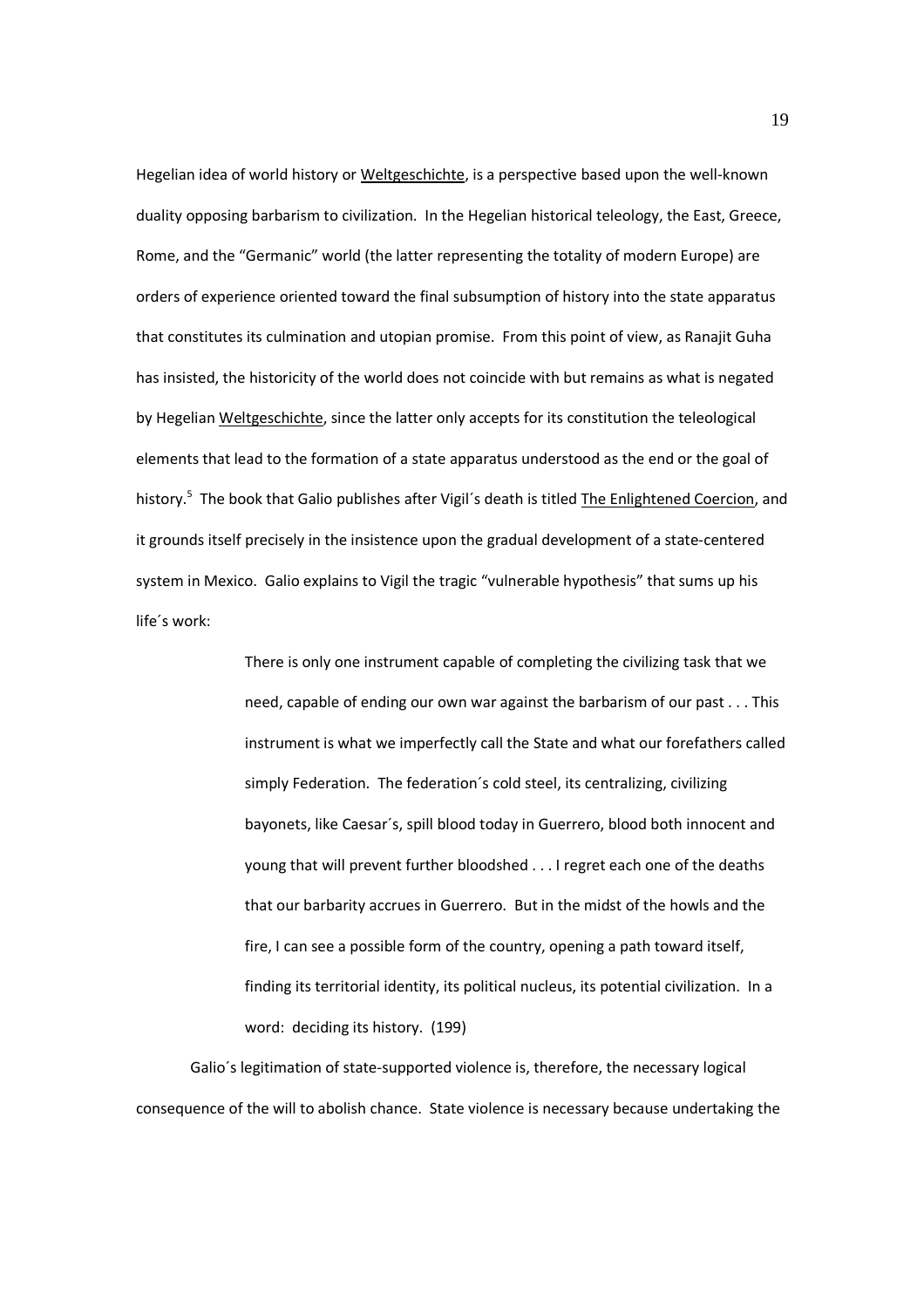task of abolishing chance is necessary.<sup>6</sup> Against teleological necessity, however, against Hegelian Weltgeschichte, chance incarnates the full and open historicity of the world. Through its open historicity, Vigil´s book, Vigil´s future work, presents the unfulfilled promise of a way of condemning violence as "uniformly dark," regardless of where it may find cover. For Vigil the decision—the decision to dedicate himself to journalism or to history, to ethics or to politics—is not primarily a decision between those two terms or in favor of either of those modes of action. It is above all a decision against violence, against the paradigm embodied by Galio, who is the unconditional defender of a "dictatorship of the sabers," in Juan Donoso Cortés´s formulation, that would be preemptive of the decomposition of the world into anarchy and disorder.<sup>7</sup> It is therefore a decision in favor of absolute historicity against the fetish of state violence and against the fetish of anti-state violence; against teleology, in whose justifying logic there is always seated an abolition and not an affirmation of chance.

 In the novel Galio is the reactionary subject of pathological affect in the Kantian sense, while Santiago and Carlos Santoyo, Paloma and the rest of the guerrilleros are also pathological subjects of a will to power that is anti-state but not therefore any less teleological or less based in Hegelian Weltgeschichte. The liquidation of the guerrilla adventure in Guerrero, as a violent and martial adventure that perpetuates violence and thus also the legitimation of state violence, extends into the open pathologization of Octavio Sala´s character, a subject defined by resentment and bad faith, who is defeated, more than by his expulsion from La república, by his own ghosts, which reveal how, in the end, the game of truth and journalistic transparency that Sala played was an equivocal game of tricks, because it was the pathological-political instrumentalization of an ostensible factual truth that will be sacrificed the minute it becomes expedient.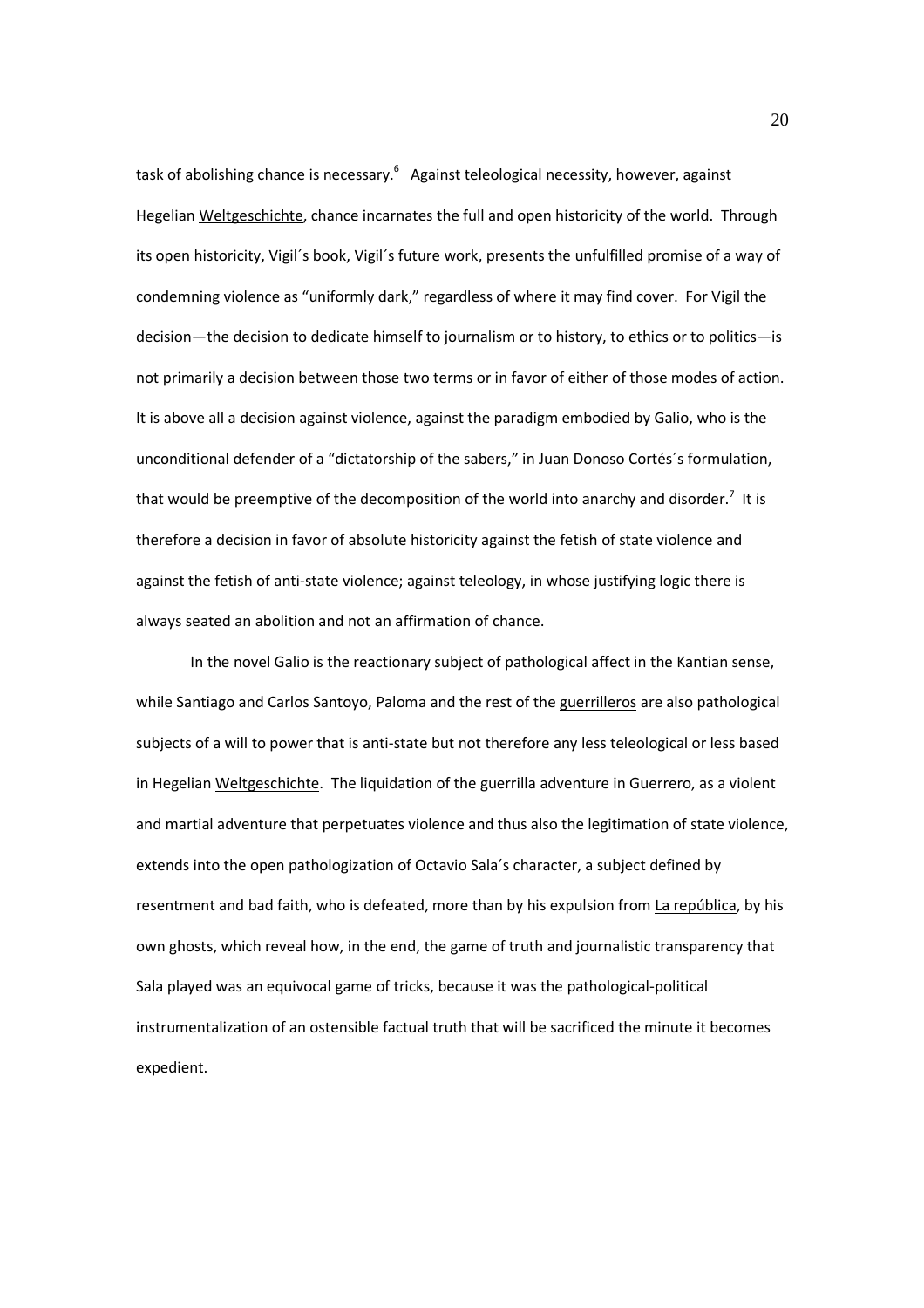Thus Galio´s war is not a war restricted to the Mexican political class, but rather the war of all those who, in the novel, give themselves over to the fight for power on the basis of their own desires. Just like Anabela in Morir en el golfo, Sala and the guerrilleros, despite the tragic disparity of force, maintain in La guerra de Galio the pretense of "a strict geometry of struggle, a battle of clean and radical lines whose coincidences were effects brought about unquestionably by the will of the combatants; chance was there a disguise of decisions and results." But the political decisions and results, the abolition of chance, are always products of darkness: "Real politics always occurs in the shadows. It is by nature vampiric, secret . . . The politicians of the open societies you´re talking about simply dedicate a bit more time to protecting themselves from the light, in order to be able to act like one acts in politics: in the cellars, in the shadows" (Guerra 151). Real politics, the narrator is telling us, is always the expression of the moralism of power—but of course the very fact that such things can be said, following Weil's lesson, introduces the very necessity of another kind of real politics: fundamentally anti-moralist, republican, ethical.<sup>8</sup>

 Where there is light no light is needed. Vigil´s in/decision, or infrapolitical trajectory, equal to that of the narrator in Morir en el golfo, presupposes something other than an open denunciation of politics that would condemn its necessary reliance on cellars, traps, and betrayals, on violence and concealment. This trajectory equally presupposes something other than a well-meaning and thumb-sucking form of ethics. The infrapolitical trajectory in Vigil, and in the narrator of Morir en el golfo, affirms the necessity of an infinite interruption of the ethical by the political and of the political by the ethical, and thus the acceptance or affirmation of chance as necessity. Within absolute historicity—the realm of chance—neither the political nor the ethical is closed. Both open themselves to a mutual deconstruction whose slippage can also be understood as the obligation to an infinite democratization of the state—a republicanism of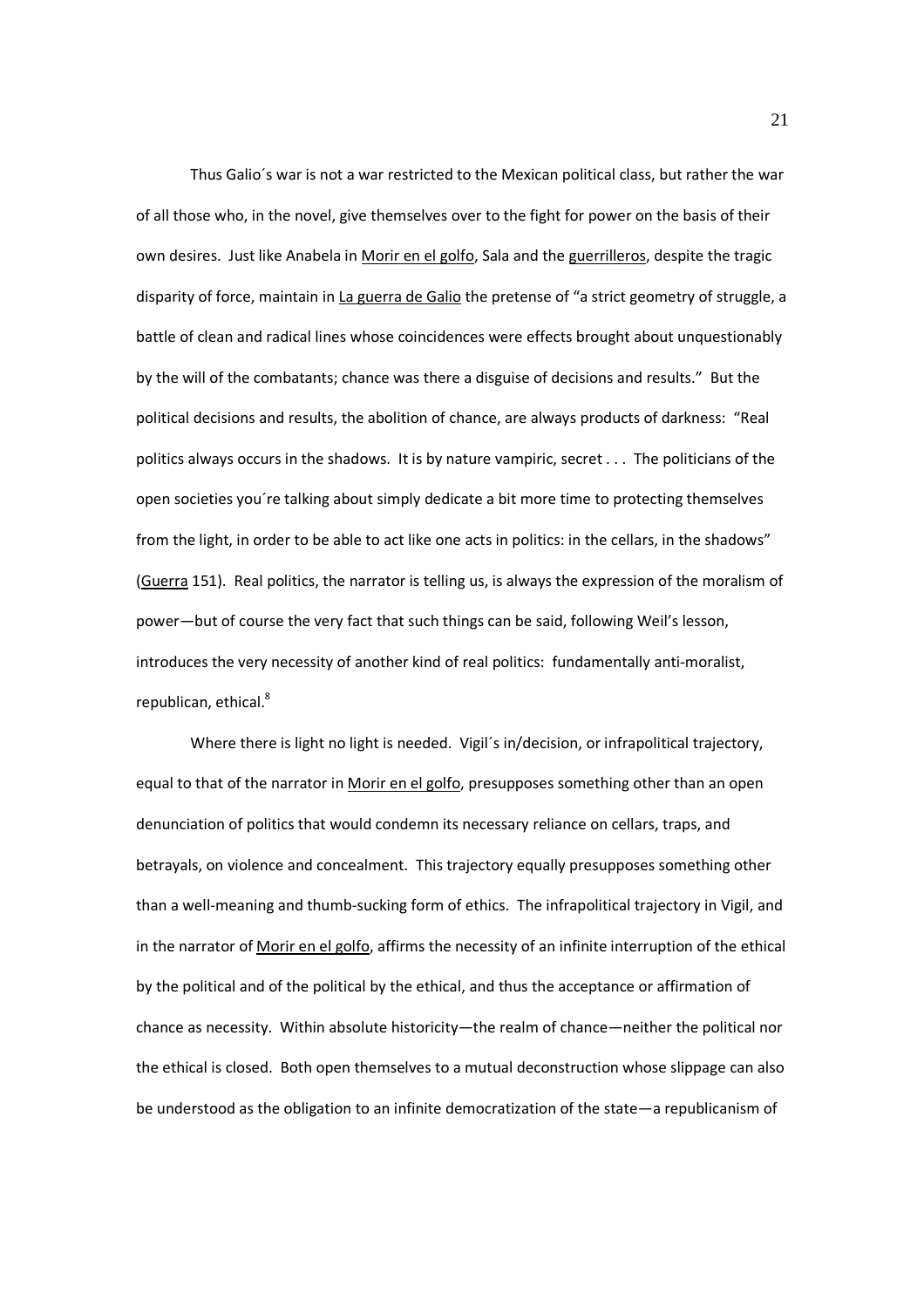the last man and of the last woman, since such is the other side of the teleological abduction of the state by civilizing and despotic elites. This is the decision Vigil must make, either in historiography or in journalism: a decision perhaps more literary than philosophical, but in any case a transcendental or theoretical decision, like every decision. As to the narrator of Morir en el golfo, his decision was always already made: he understands, after the fact, that he no longer has to choose. He had in effect chosen, and it was the game of dice that led him to confront consequences not of his making.

 In Morir en el golfo and La guerra de Galio Héctor Aguilar Camín presents two superb political novels whose defining characteristic is a radically disenchanted vision of the political and an equally disenchanted but fiercely stubborn embrace of the ethical stance. Their "impoliticality," to borrow an expression from Roberto Esposito, has very little or nothing to do with fashionable pieties, be they reactionary or progressive. That literature, in these two texts by Aguilar Camín, finds itself at the service of politics means that literature, in this case, reclaims its undeniable privilege as a means of thinking about democracy, which is also, or above all, a means of imagining the possibility of a decision outside calculative reason. Decision guarantees nothing—the roll of the dice in Mallarmé´s Igitur does not resolve, as we have seen, anything more than a Hegelian abolition of chance, within which are concentrated all of the horrors and all of the truths of domination. Those are precisely Galio´s dubious wager, his "vulnerable hypothesis." But there is another kind of decision, the non-militant and infrapolitical decision, upon which depends any possibility of access to the antiutopian realm of absolute historicity. It holds up against any abduction of history—by the powerful, by the treacherous, by the subjects that pathologize upon occupying moral law and who thus become worthy of the hardly romantic accusation of Kantian radical evil. This is literature against civilizing elites—something uncommon, moreover, in a tradition that continues to oscillate between the two tendencies of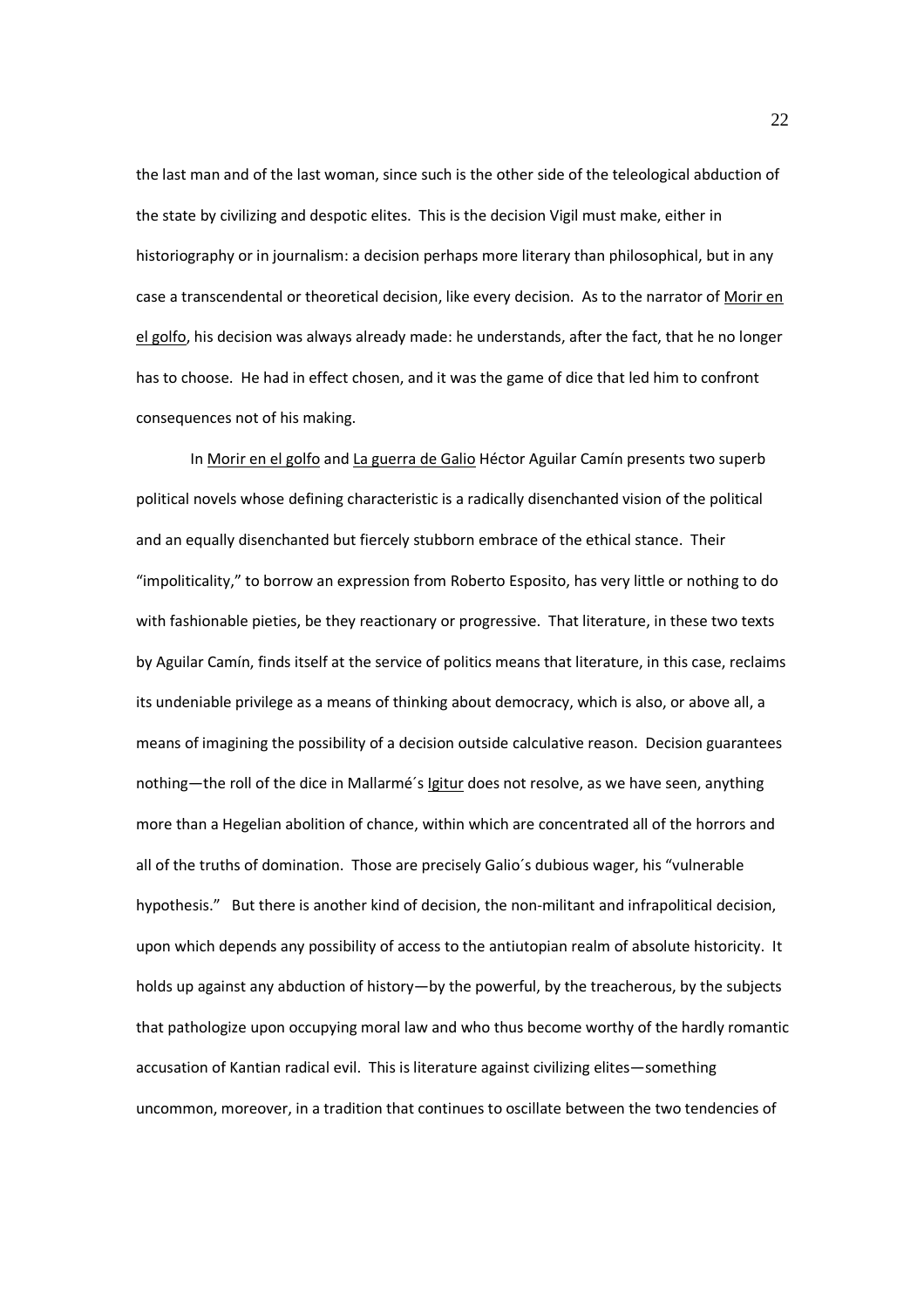Sarmientismo; a tradition that, given the opposition between civilization and barbarism, cannot but redefine it, hardly daring to suspend it.

### III. Anti-Moralist Exposure

The infrapolitical dimension of the thriller, or even the thriller as infrapolitical dimension, gives us a possible way to think about the literary outside national allegory, or outside the national-identitarian ideologies that have plagued Mexican and Latin American literary reflection for more than a century.<sup>9</sup> It also gives us a possible form to think about the ethico-political, and thus to understand the possibility of a properly democratic literature, a literature thoroughly invested by and in ethical universalism. That is no doubt what Paco Ignacio Taibo and Subcomandante Marcos tried to do in the novel published as a serial in La Jornada and entitled Muertos incómodos (falta lo que falta). It is a bad novel, but it is also a novel that has a democratic intentionality, that thinks of itself as democratic literature, and literature for democracy.<sup>10</sup> And of course between La sombra del caudillo and Muertos incómodos we have all the crime fiction written in Mexico after the Revolution. It is possible to read through that history of Mexican crime fiction—and who will say that not every piece of fiction is always already crime fiction? Roberto Bolaño opens his Mexican novel Amuleto with a statement that is no doubt intended as a possible shibboleth for all literature: "This will be a terror story [or: a history of terror, historia de terror]. It will be a police story, a serie noir or a terror series narration. But it won't look like it. It won't look like it because it will be me telling it. I am the one who speaks and that is why it will not look like it. But at bottom it is the story [the history] of an atrocious crime" (4)—an interesting history of ethico-political reflection in Mexico that has little to do with the communitarian or at least apparently communitarian thought of the nation.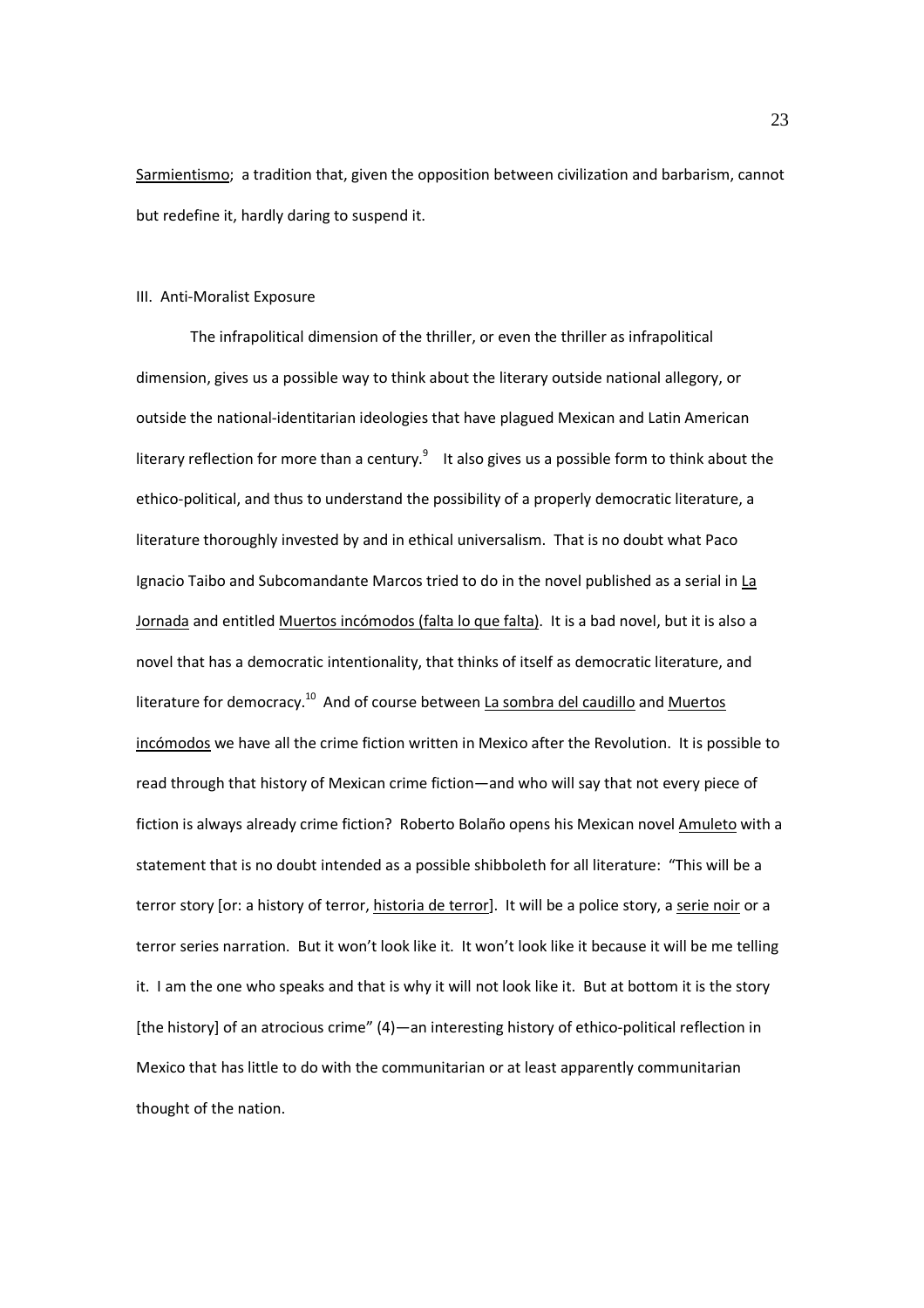In the very long section of 2666 devoted to the murders of Ciudad Juárez, Bolaño says: "Nobody pays attention to those murders, but they hide the secret of the world" (439). In the murders of Ciudad Juárez the secret of the world hides, and lies concealed. An obligation to investigate them—the never fulfilled obligation to pay attention to those murders—is an obligation of knowledge. Literature cannot claim the disciplinary monopoly of that investigation. But literature thinks of those murders—the murders of Ciudad Juárez or any other murder—in order to unconceal the secret of the world. That investigation, in literature, has a literary character—sociology does not have a literary character, and anthropology looks for anthropological facts, but literature looks for literature, although the goal of literature is perhaps not literary. To recognize, to unconceal, to show the secret of the world, if that is the essence of the literary, is an extraliterary essence. The relation between literature and murder seems to posit that the essence of the literary is not itself literary, that the literary apparatus deploys its potentiality at the service of something other than itself. That something other—the secret of the world—determines the structure of the literary apparatus.

 We could then speak of a radical heteronomy of the literary apparatus: the essence of the literary apparatus is transliterary. Literature cannot determine its own conditions of enunciation. Literature is therefore not properly, but rather improperly literary. And in that radical impropriety literature displays its historical presence, and its historical and political efficacy, or effectivity. If the effectivity of the literary depends on its capacity to unconceal the secret of the world, that is, if the effectivity of the literary follows heteronomous and transliterary conditions, where hides the final order of determination? In the name of what or with respect to what is literature effective? Is the secret of the world of a theological, ontological, historical, political, or ethical nature? At what level, in what order do we find a

24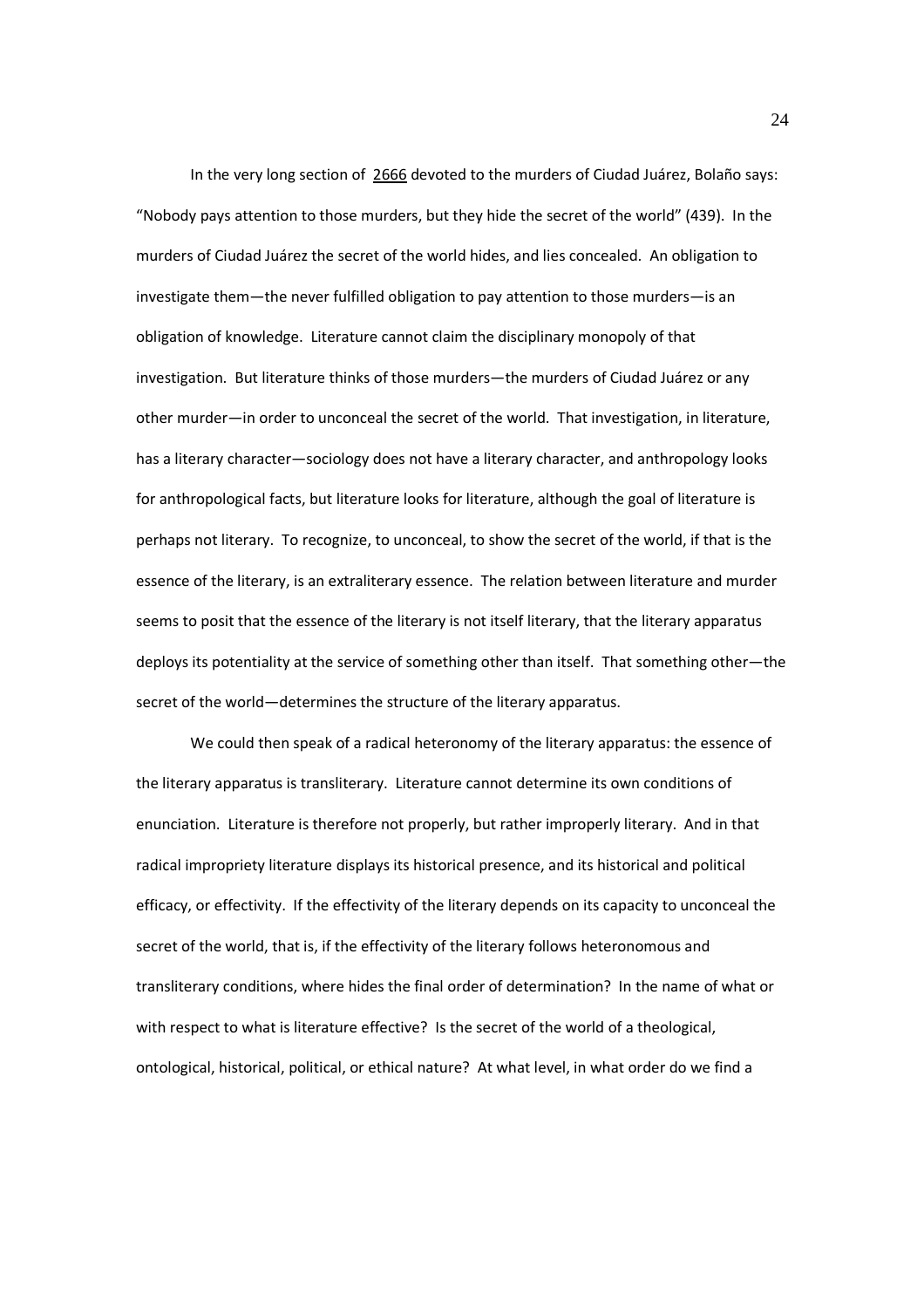possible autonomy of knowledge? Of what order of activity could we say that its essence is thoroughly contained by and in itself?

 When Bolaño says in 2666 that in the investigation of the crimes of Ciudad Juárez nothing other than the unconcealment of the world's secrets is at stake, the necessary question is the question about the epistemic nature of that secret. If the secret is not literary (although it may be sought by the literary), is it a historico-political secret? An ethical secret? Is Bolaño promising without promising an ethical revelation? If literature's secret is in itself transliterary, if that can be accepted from the thought that literature, when looking for the secret (which literature always does), is looking for something other than itself, and if from that point of departure we must question the transhistorical, transpolitical, transontological nature of literary revelation, would it be a surprise to discover that we might not be able to affirm that such a revelation is also transethical? The revelation of what revelation destroys, in Maurice Blanchot's sentence on literature (Blanchot 47), could end up having a thoroughly ethical nature.<sup>11</sup>

 But it would not be an ethics of the good life. Infrapolitical ethics comes with a bite, and it is not enough to say that it serves to condemn every possible moralism. Infrapolitical ethics must also encounter and critique the moralistic residue in contemporary philosophical positions whose appeal to weak definitions of the ethical seem to empower them to occupy some kind of self-assigned high ground. I will briefly reference two of them: Giorgio Agamben´s endorsement of an apparently Deleuzian ethics of the blessed life; and Peter Hallward´s endorsement of an apparently Badiouan ethics without others. To the extent that infrapolitical ethics are always necessarily the supplement to a radical republicanism of the last man and of the last woman, to the extent that they might constitute something like a subalternist ethics, they reject the notion of an ethics without others as well as every possible notion of an ethics of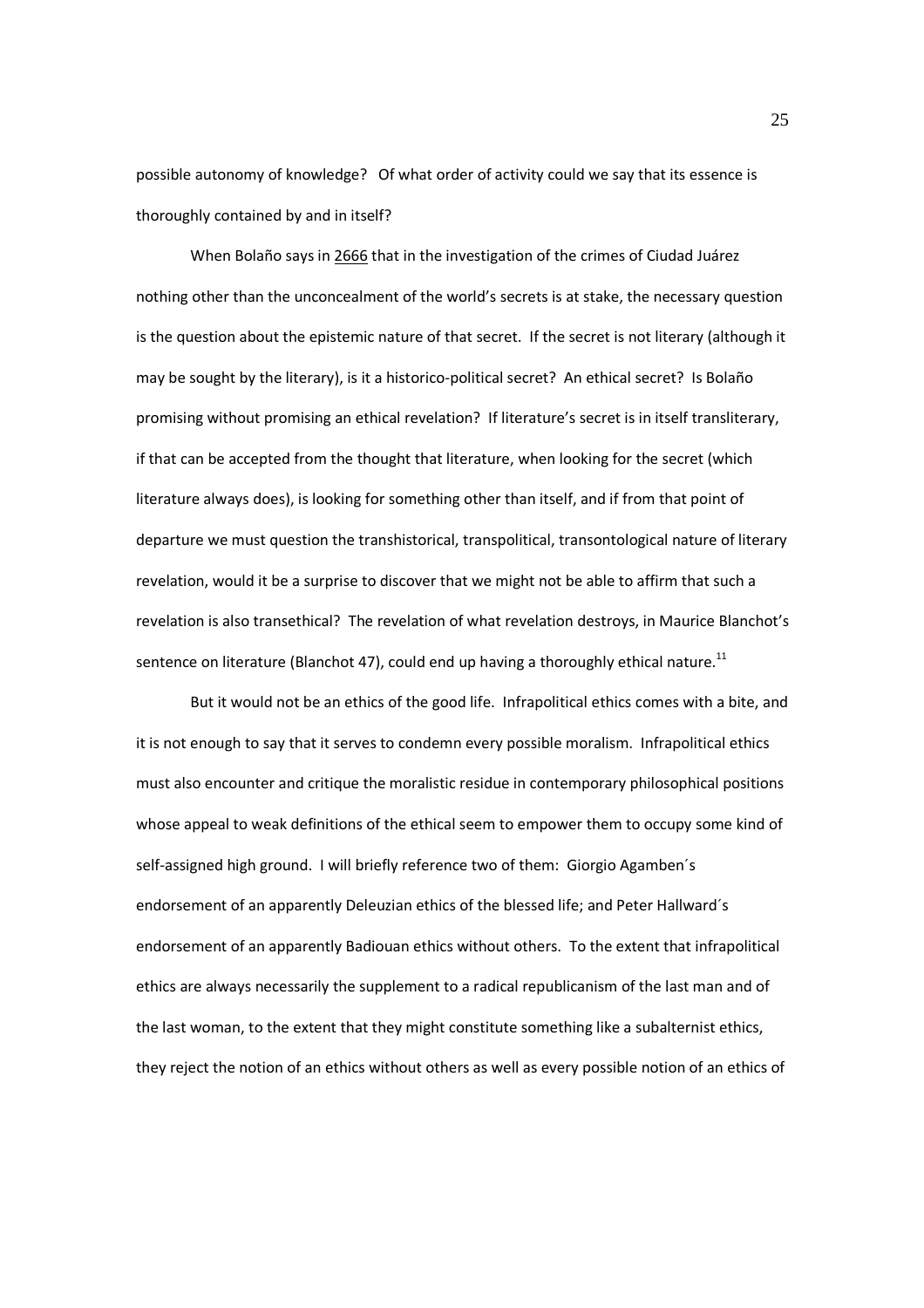mere life. I will try to show how both notions conceal a misguided moralism of ontotheological origin—regardless of their good intentions. Or precisely because of them.

 Agamben´s essay "Absolute Immanence" constitutes a rather uncritical endorsement of the later Deleuze´s determination of the "plane of immanence" as something resembling what another philosophical tradition would have called the name for the Being of beings. The Deleuzian plane of immanence is equated by Agamben to a new thought of life that establishes, he says, "a legacy that clearly concerns the coming philosophy" (220). Agamben establishes a first divide in modern philosophy which would concern immanence and transcendence. On the side of immanence, he would place Spinoza and Nietzsche, and after a certain detour through Heidegger´s anti-subjectivism, Foucault and Deleuze. On the side of transcendence, Kant, Heidegger, Levinas, and Derrida. If Heidegger succeeds in pointing us in the direction of "the new postconscious and postsubjective, impersonal and non-individual transcendental field" (225), after Heidegger immanence becomes, Agamben says quoting Deleuze, "the vertigo of philosophy" (226). Levinas and Derrida would suffer from ear trouble, and they can´t handle the vertigo. They would have proven unable to hang on to what is for Agamben the most difficult and extreme thought, namely, the thought of the plane of immanence as the movement of the infinite (228). Levinas and Derrida would have fallen victims to a "necessary illusion" which would consist of "think[ing] transcendence within the immanent" (227), and precisely by opening their philosophies to a thought of the other which they register as the limit of every possible immanence. For Levinas and Derrida the other is the transcendent. But not for Deleuze.

Spinoza is invoked as the predecessor, given his thought of the conatus as the universal persevering of every being in its own being. Through the Spinozan conatus Agamben can gloss Deleuze as the thinker of "a life," i.e., the transcendental field of every concrete life, which is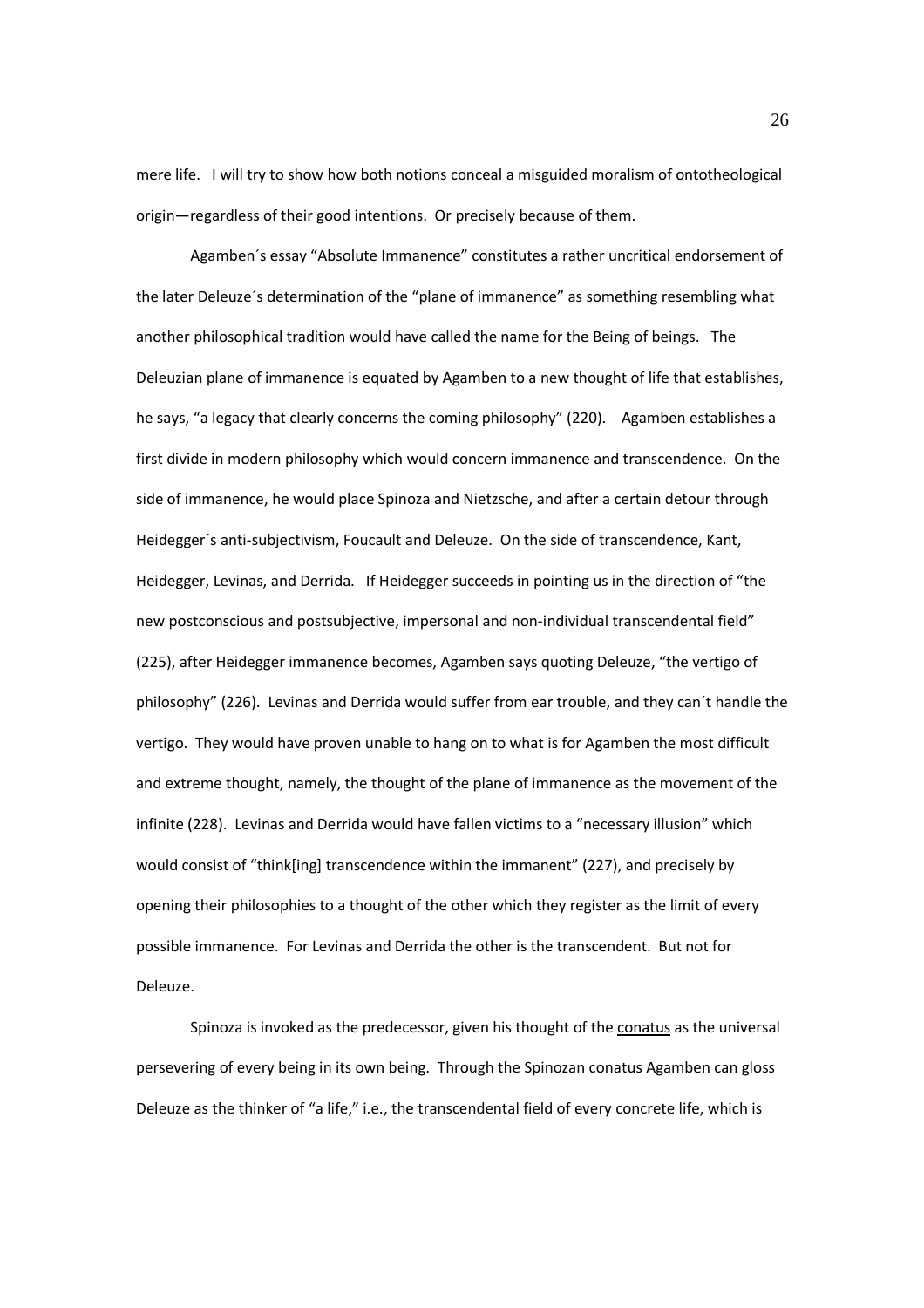nothing but the immanence of desire to itself, the desiring of one's own desire. In conatus desire and Being coincide "without residue" (236). The program for a philosophy of the future must hold on to the new potentiality without action of the plane of immanence in order to reach "complete power, complete beatitude," which are not the consequences of a life, but rather the very content of a life itself: "A life is the immanence of immanence, absolute immanence: it is complete power, complete beatitude" (Deleuze, "Immanence" 386). The ethical program for such a philosophy would be to uphold the priority of "a life" over against any concrete life, through the discernment of "the matrix of desubjectification itself in every principle that allows for the attribution of a subjectivity" (238); and, in order to avoid the danger that beatitude, power, and desire become transcendental illusions, that is, in order to avoid the danger that the upholder of desubjectification become resubjectified through its own principle of action, "we will have to see [and, one figures, eliminate] the element that marks subjection to biopower in the very paradigm of possible beatitude" (238). This is then a program for an ethics of the good immanent life, an ethics of power increase at the service of the desubjectified, impersonal "contemplator without knowledge," free "of all cognition and all intentionality" (239). Whether one likes the rhetoric or not, it is still obvious that the Nietzschean moralism of the strong is active here, even if this time through the affirmation of a certain necessary practice which, to the extent that it demands consistency with the transcendental field of immanence, turns toward asceticism in its disavowed attempt to fill the otherwise impossible gap of desire. No politics are possible under this conceptualization other than a politics of the increase of power, where the very encounter with the power of the other as ethico-political encounter can only be understood as an encounter with the power of bad biopolitical power—which needs to be resisted, and somehow overcome.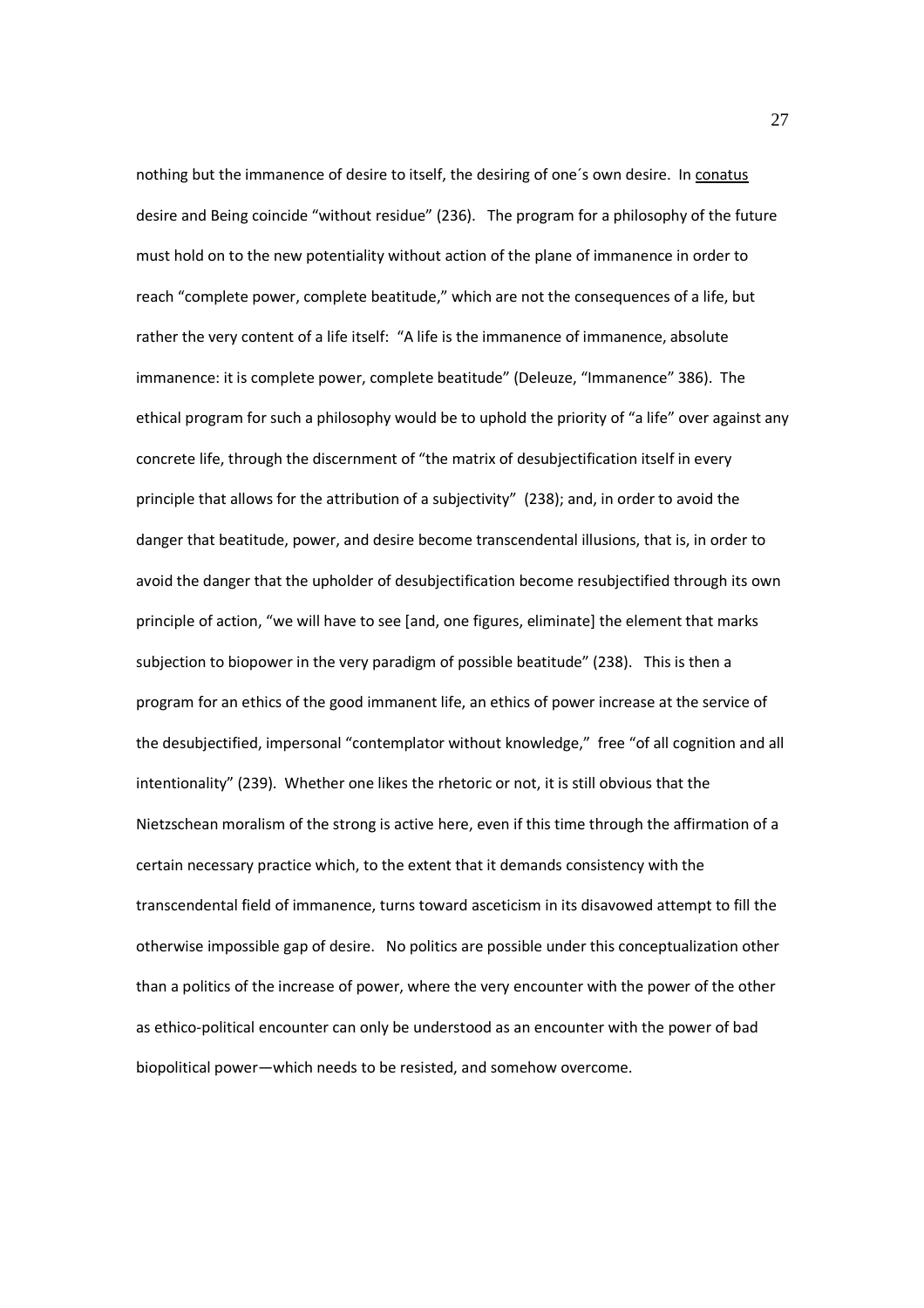The very notion of an ethico-political encounter is rejected from the start by Hallward's positing of an "ethics without other" in Badiou. Badiou's statement, quoted by Hallward, is certainly unequivocal: "the whole ethical predication based upon recognition of the other should be purely and simply abandoned" (29-30). Badiou's ethics is not an ethics of life, but rather an ethics of truth, which therefore exercises itself in a fidelity to events of truth that are indeed constitutive of the subject as such. Politically, the ethical condition of a truth is that it be valid for all and based upon the principle of universal equality. His is therefore a republicanism of the last man/woman, and there is no possible infrapolitical objection to the ongoing critique of every particularity, or to the indifference to every difference from the point of view of the affirmation of political universalism. Where is, then, the moralistic residue? In the very fact that the rejection of recognition, the stubborn refusal to negotiate the political encounter with beings for whom the event of truth might be differentially interpreted, or for whom there has been no political truth-event, and thus no political constitution of subjectivity, runs the risk of turning Badiouan political practice into always already Jacobinist, and way too impersonal. Yes, "philosophy has never been possible without accepting the possibility of an anonymous statement" (27), but political life in the name of anonymous statements could be dangerously close to unhinged moralism, since there is always a subject of those anonymous statements, namely, the subject of truth. And knowledge of truth is power over the ones that do not have it, or that refuse to have it. Hallward mercilessly criticizes, in Badiou's name but also in his own name, the ridiculousness of those who think "that ethics should be organized around the will of the other," perhaps refusing to understand that the ethical "passivity" endorsed by Levinas and Derrida, for instance, is far from being a renunciation of responsibility, an acceptance of compromise, or an embrace of "antiphilosophy" in Badiou's sense. That passivity is nothing but the recognition that the demand for universal equality is empty if it is not accompanied by the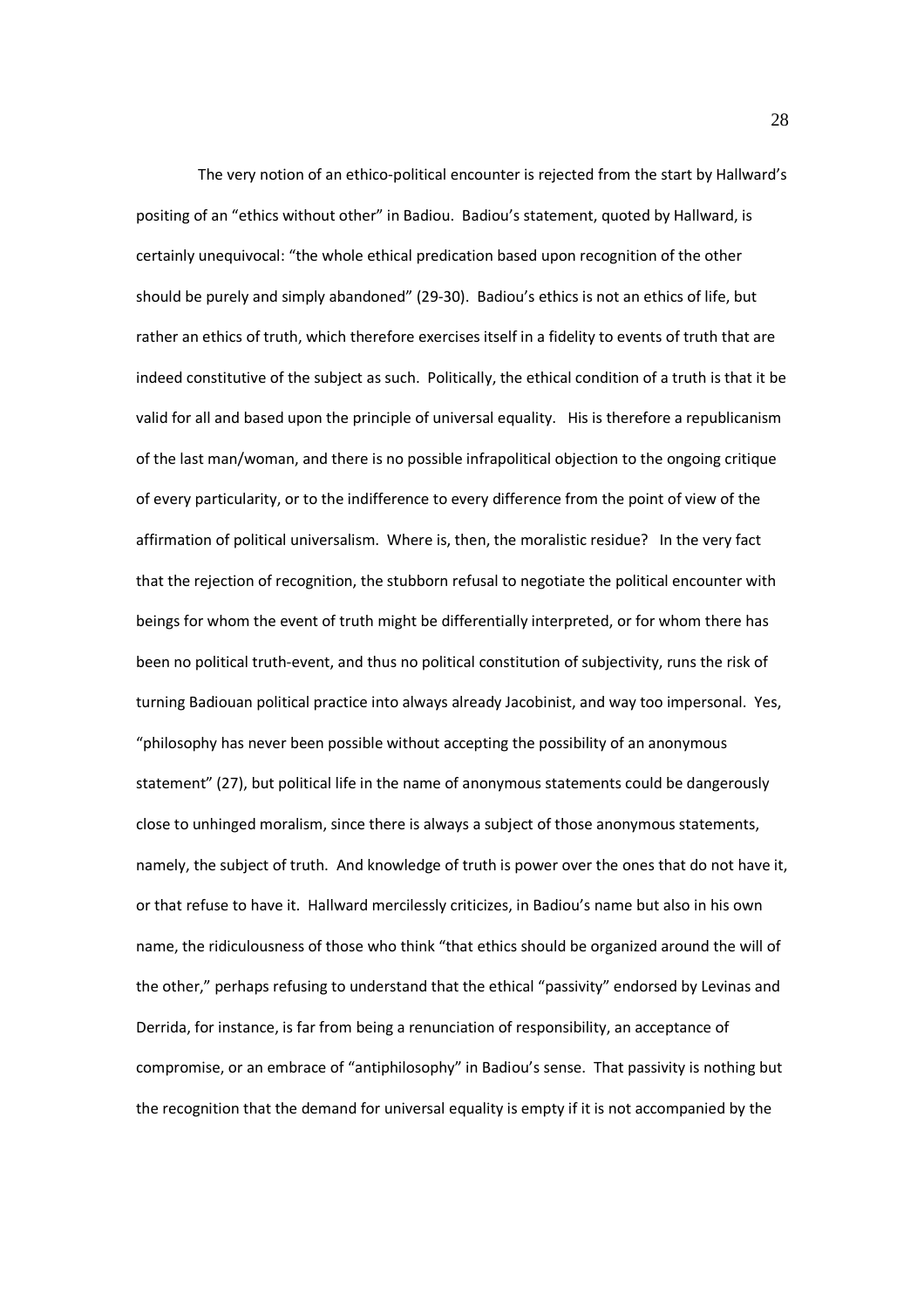transcendental priority of the rights of others over my own rights. If I affirm my own truth to be universal and valid for all, and refuse to let my neighbor disagree for his own good, the fundamental problem is not intolerance: it is rather the fact that I become structurally incapable of engaging in the ethical adjudication of any possible ethico-political conflict, whatever the lasting brilliance of the politics at stake. The truth of politics is the last refuge of a moralism that will not listen to the untruth of the other.

 Crime fiction—that is, the thriller—would in any case be the kind of literature that would enable us to reach that conclusion. We say that any murder conceals or hides a secret. Crime literature seeks to unveil that secret. Such a secret, the secret inscribed in the Ciudad Juárez murders, for instance, conceals the secret of the world. So crime literature looks at the world from an ethical perspective. The attempt to unconceal the secret of the world is an ethical endeavor, because no murder is primarily a theological, a historical, a political, or a literary murder (although there may be literary murders, as in Taibo and Marcos's novel). Rather, every murder is primarily an ethical breach, an ethical fault. Otherwise it would not be murder. Every murder is a relation to the other, and it is essentially a relation to the other. There is no murder, and there can be no murder, if the "ethical predication based upon recognition of the other [is] purely and simply abandoned." There will only be political adjudications of murder. Murder radically suspends the ethical imperative of the radical priority of the other, and it is therefore a negative relation to the other. But the inversion, the negation of a relation, does not destroy the relation.

 The relation between literature and murder shows thus, in a privileged and remarkable way, the heteronomy, the impropriety of the literary. In particular, it shows the ethical impropriety of the literary, since literature must yield its autonomy to the pressure of ethics. In that relation, ethics disappropriates the literary, whereas literature does not, and cannot,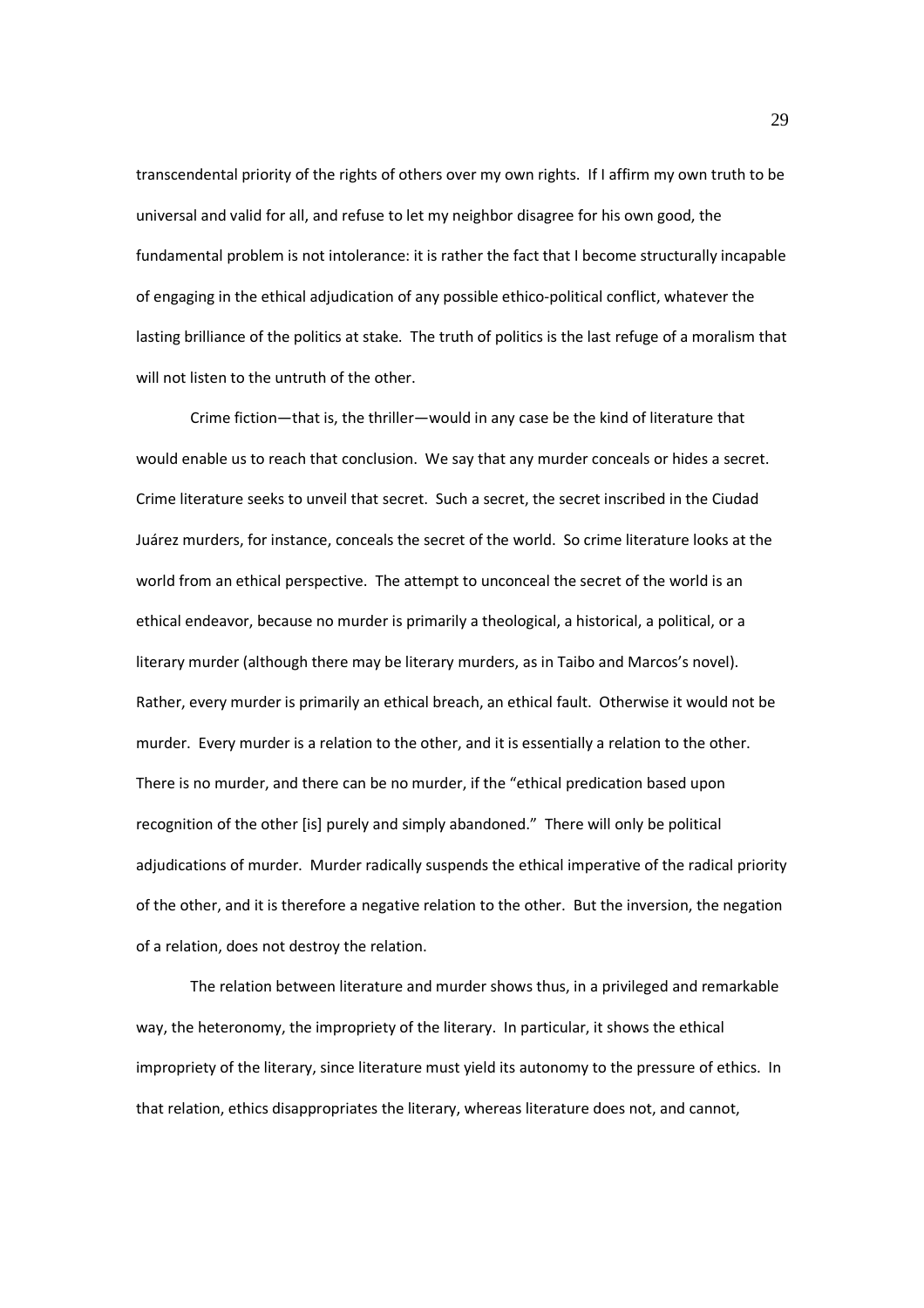disappropriate the ethical, which is structurally embedded in the form of language. The murders of Ciudad Juárez, not Bolaño's novel on the murders of Ciudad Juárez, hide the secret of the world. Literature looks for it, if it is at all true that something or someone looks for it, rather than that no one pays attention to any murder. If literature seeks an ethical secret, then the ethical relation to the other dominates literature, and imposes its law.

 It is possible to imagine a comprehensive literary history that would deal with the relations between literature, politics, and crime. Literature is an epistemic apparatus whose radical heteronomy manifests itself fundamentally as ethical impropriety, or even as ethicopolitical impropriety. This is not because literature is improperly ethical, rather it is because literature is disappropriated by ethics even as it follows the law of ethics. Literature's impropriety is not just ethical, it is also ethico-political. If the murders are fundamentally an ethical relation, albeit denied or suspended, the need to investigate literarily, as much as the need to investigate historically, or even fiscally, or by the police, the very presence of murder in a given community or in the social is a need of a political order.

Murder is a suspended ethical relation, but the investigation of murder is always an ethico-political relation to murder. Literature, in the concrete case of crime literature, or of the thriller, when it makes of any murder, or of any crime, its focus of investigation, becomes a political apparatus that seeks to give response to an ethical suspension. Murder is ethical, insofar as it is primarily a negation or suspension of the ethical. But the need to investigate murder, the need to understand it, and the need to articulate that comprehension in language, is no longer primarily an ethical obligation. It seeks to intervene in ethics, to restitute ethics, to correct, even if symbolically, an interruption or a suspension of ethics. But it is already improperly ethical, because the attempt itself, the need and the expression of the need to investigate, to understand, can only be determined out of its own distance from the ethical.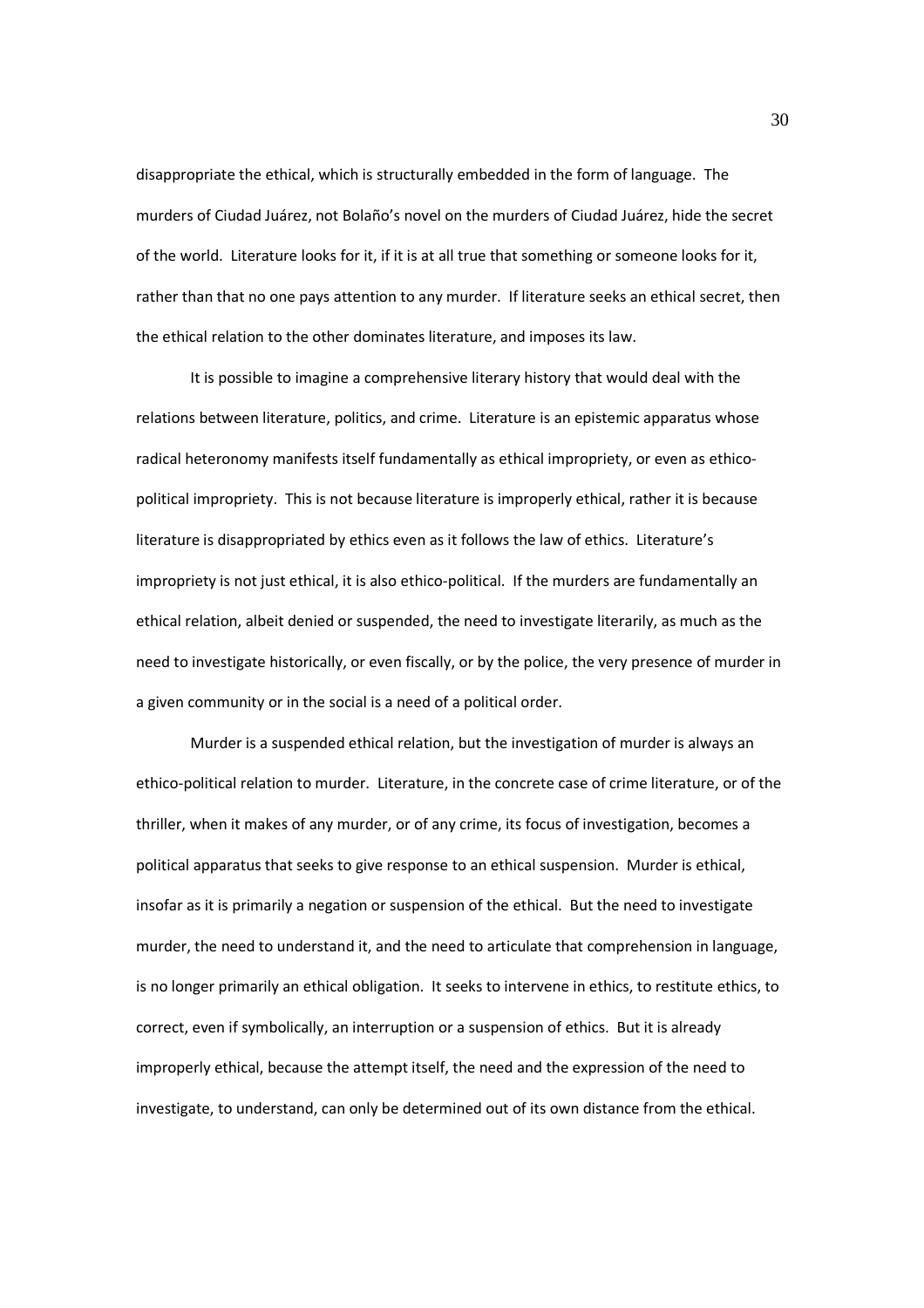That distance from the ethical is already of a political nature. Even if the very need for a literary investigation of murder finds at its very point of departure the ethical law of the radical priority of the other, if that is its heteronomy or secret law, the ethical imperative determines the literary need only improperly. The literary need is primarily, even if not exclusively, the need for a political response to the suspension of ethics, and enters an ethico-political relation with the suspension of ethics, not just an ethical relation. This is the other side of infrapolitics, the other side of literature's heteronomy. Because literature is language, and the language of a community, its ethical impropriety expresses itself necessarily in a political dimension.

 That is, the literary need, as a response to the suspension of ethics, is marked by ethics, but it is also marked by the political mediation of its own apparatus, unavoidably. From the point of view of the literary apparatus itself, it is conceivable that the relation be seen as a literary mediation. But, from an ethical perspective, the literary mediation is always already political. So, from an ethical perspective, a literary reaction to a crime, or to crime, constitutes a political response to the suspension of ethics. But it is a political response that is thoroughly conditioned by the ethical relation. It is therefore an ethico-political response, and improper at that, on both sides. It is infrapolitical.

We have the paradox that the infrapolitical impropriety of the literary apparatus, as an ethico-political response to the suspension of ethics, may be literary property or literary propriety itself. Could it be that crime literature is the condition of possibility of all literature? Could it be that the thriller is not just the dominant narrative form of our time, but in fact of all time? What interests me in particular is the regional question of the relation between literature and crime, and its relation with the ethical secret of the world. Literary history, or literary criticism, could investigate the historical conditions of articulation of literature's ethico-political impropriety. Mexican literary history could be reinterpreted from the point of view of the study

31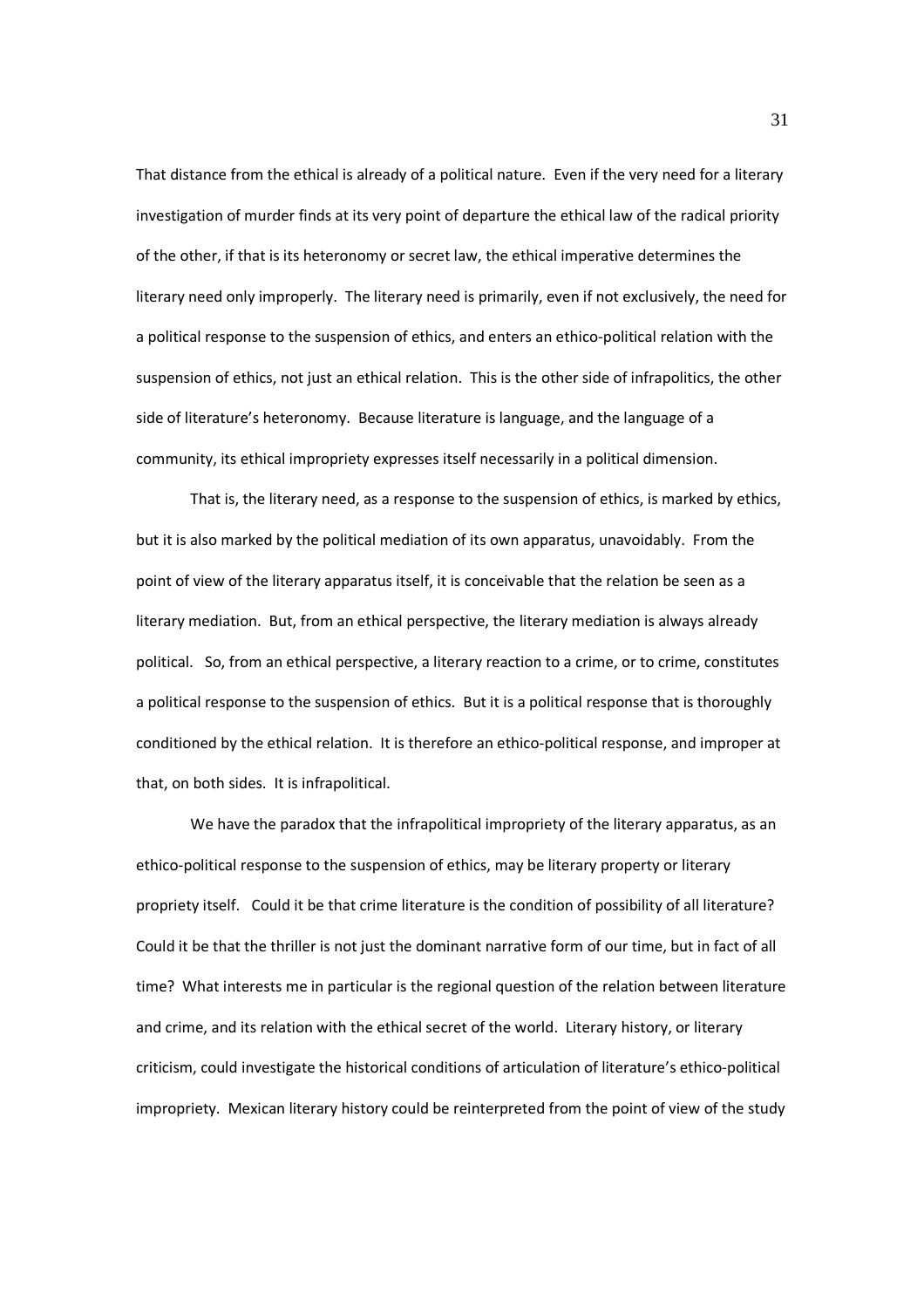of the ethico-political reactions to the suspension of the ethical in Mexican life. What is at stake is the study of an improper ethics, of an improper politics, marked by literary articulation. What is at stake is the history of Mexican literary ethics as an ethico-political history of the suspension of ethics. This brings us to a technical problem.

Is the suspension of ethics in itself historical? Or is the suspension of ethics the limit of history and its condition of possibility, the always already past event of history that determines every possible history and every possible historical temporality? If there is a history of literature, is there also a history of denarrativization? If there is a history of ethics, can there be a history of the suspension of ethics? Or are denarrativization and the suspension of ethics theoretico-practical moments equivalent to the conceptual moment of the subaltern in Gayatri Spivak's phrase "the absolute limit of the place where history is narrativized as logic" (Spivak 17)? Perhaps the study of the improper relation between literature and crime in Mexico is nothing other than the study of the concept of the subaltern in Mexican literary production.<sup>12</sup>

 The ethical impropriety of crime fiction, the radical heteronomy of the literary in general and of murder literature in particular, configures a structure at the very heart of the Mexican literary apparatus that disarticulates every attempt to present Mexican literature as national allegory, or as an identitarian enterprise. Impropriety is paradoxically or aporetically literature's most proper tradition. The improper literary tradition, if it is a tradition, that says that literature can never think of murders (remember Bolaño: "nobody pays attention to those murders"), but rather that literature is thought out by the murders, that tradition that restitutes a sinister heteronomy at the heart of the literary, that tradition that denies the thorough textualization of the literary, the Romanticization of the literary apparatus, that tradition that says that literature is thoroughly ruled by an outside-the-text, and that this outside-the-text is of an ethical nature, and is only given a response through the ethico-political relation we call literature, that is also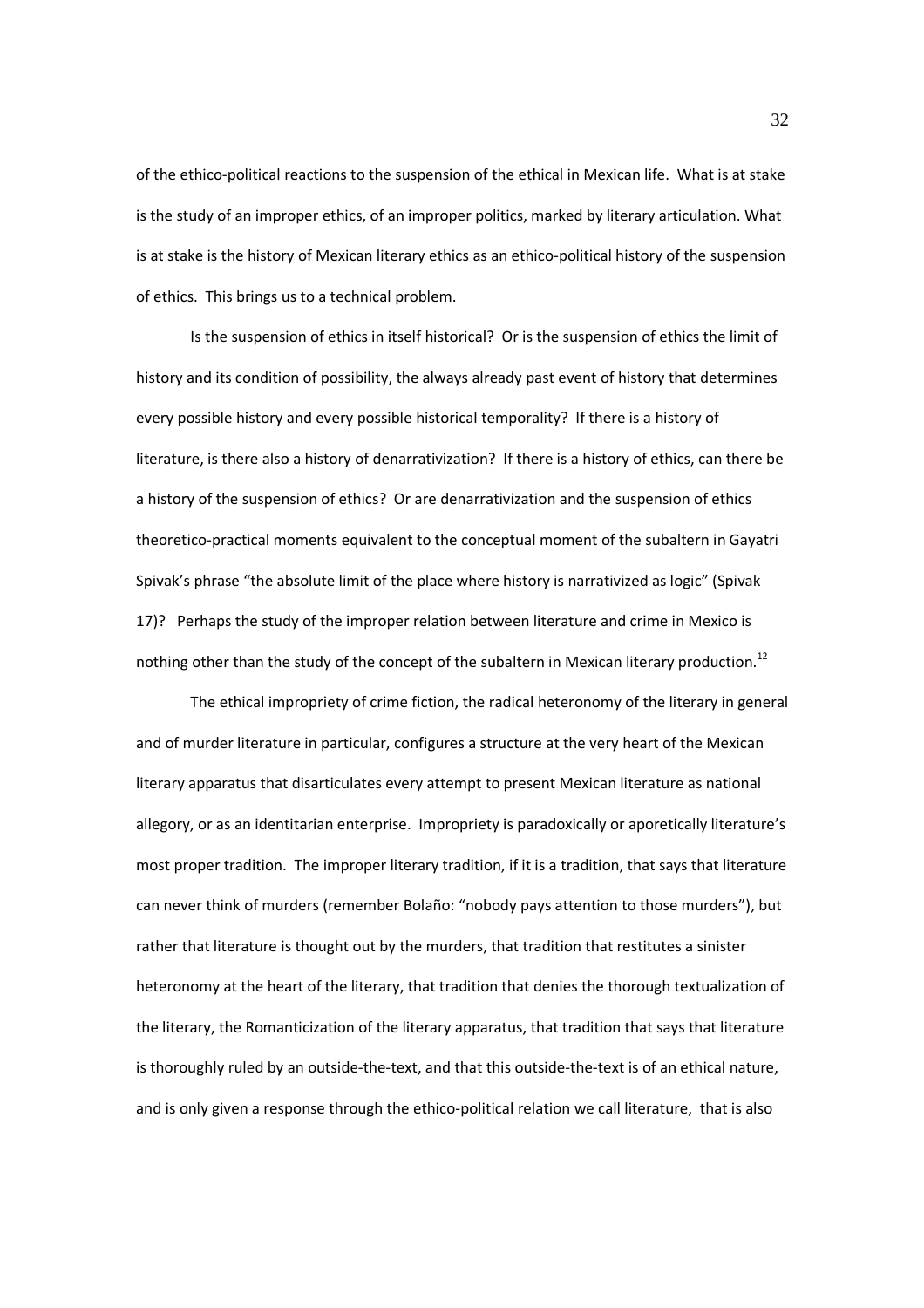the tradition, if it is a tradition, that says that, in terms of national allegories, transculturations, identities, or any other form of attempting to configure a thinking of the nation, literature always stays short or goes too far; that it is always too literary, and thus not literary enough. Murder literature, any thriller, as part of the ethico-political apparatus devoted to a response to the suspension of the ethical, cannot find in the national horizon any secret of the world, but rather shows that the secret is always beyond the national, and that it is inaccessible to the national; that the national, and any of its present-day variations, such as the local, the global, the regional, is in fact the structure that covers over, that conceals and betrays the unthinkability of the secret. Every national/communitarian proposal in literature is a part of the ideological structure of compensation for the suspension of the ethical, for crime as such, and cannot constitute a political response to the suspension of the ethical. It is a political response, but it is not a commensurate political response. It is rather the negation and the suspension of a proper political response. The assumption of absolute historicity, as we saw, implies an affirmation of chance, a rejection of teleological necessity, and an embrace of the infrapolitical stance. Everything else is moralism.

If the elaboration of a nationalist structure in literature, or of any of its variations, is an antipolitical gesture, in virtue of being always too literary, hence not literary enough, then literary nationalism collaborates in the suspension of ethics and is therefore implicated in the crime that nobody pays attention to, but that nevertheless conceals the secret of the world. Literary nationalism is, in Mexico, and everywhere else, a heteronomous structure of concealment of the suspension of ethics, that is, concealment of the suspension of the radical priority of the other, and hence a concealment of the process of subalternization and sacrifice.

 Against nationalism, and against any of its identitarian variations, one can only affirm democracy. Literature's impropriety, literature's ethical heteronomy, is the democratic mark at

33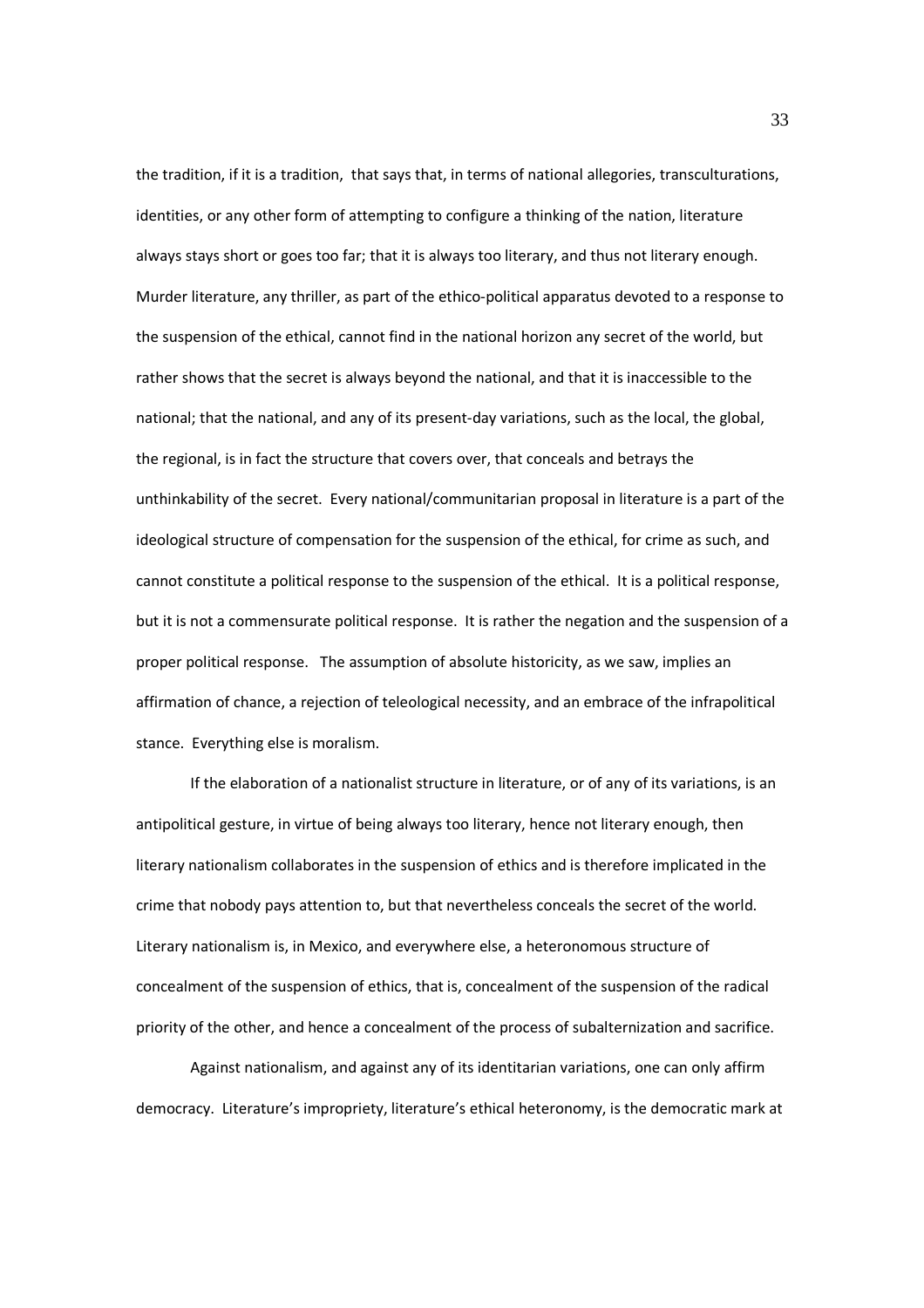the heart of the literary endeavor—for a republicanism of the last man and the last woman. There is no crime fiction without ethical universalism and there is no reflection on the suspension of the ethical without a democratization of the political. In 1958 the Spanish philosopher María Zambrano, writing in Italy after having spent a few years in Mexico, said that a democratic politics was the tendential movement towards the abandonment of the sacrificial structuration of history (Zambrano 42). Crime fiction, that is, the reflexive intersection of literature and crime, heteronomically marked by the political need to interrupt the suspension of the ethical and by the ethical need to interrupt the suspension of the political, is democratic literature, and seeks the abandonment of the sacrificial structuration of history. Crime literature configures an improper ethico-political or infrapolitical projection.

 Infrapolitics is in sum the ethical charge of the literary apparatus, and the cipher of its heteronomy. In literary infrapolitics—in the not properly political but improperly ethical and improperly political—we find the link between literature and democracy, understood as the movement towards the end of the sacrificial structuration of history. Think about the literary responses needed to respond to the Ciudad Juárez's murders.

 "In Mexico, si no le madruga usted a su contrario, su contrario le madruga a usted" (Guzmán, Sombra 203); "Mexican politics can only conjugate one verb: madrugar" (220). Madrugar means to wake up early in the morning, but by making the verb transitive the sentences become untranslatable. It is by now popular to say that politics in Mexico means "madrugarle al otro," a hard-to-translate expression that conveys the sense that politics is the art of one-upping the enemy. That would be true for Mexican politics and for any other politics. What is slightly shocking about the sentence is the cynicism involved in substituting the notion of the other by the notion of the enemy. Is every other an enemy? Is that what its companion sentence, "there are no friends in politics," might mean? The combination of madrugarle al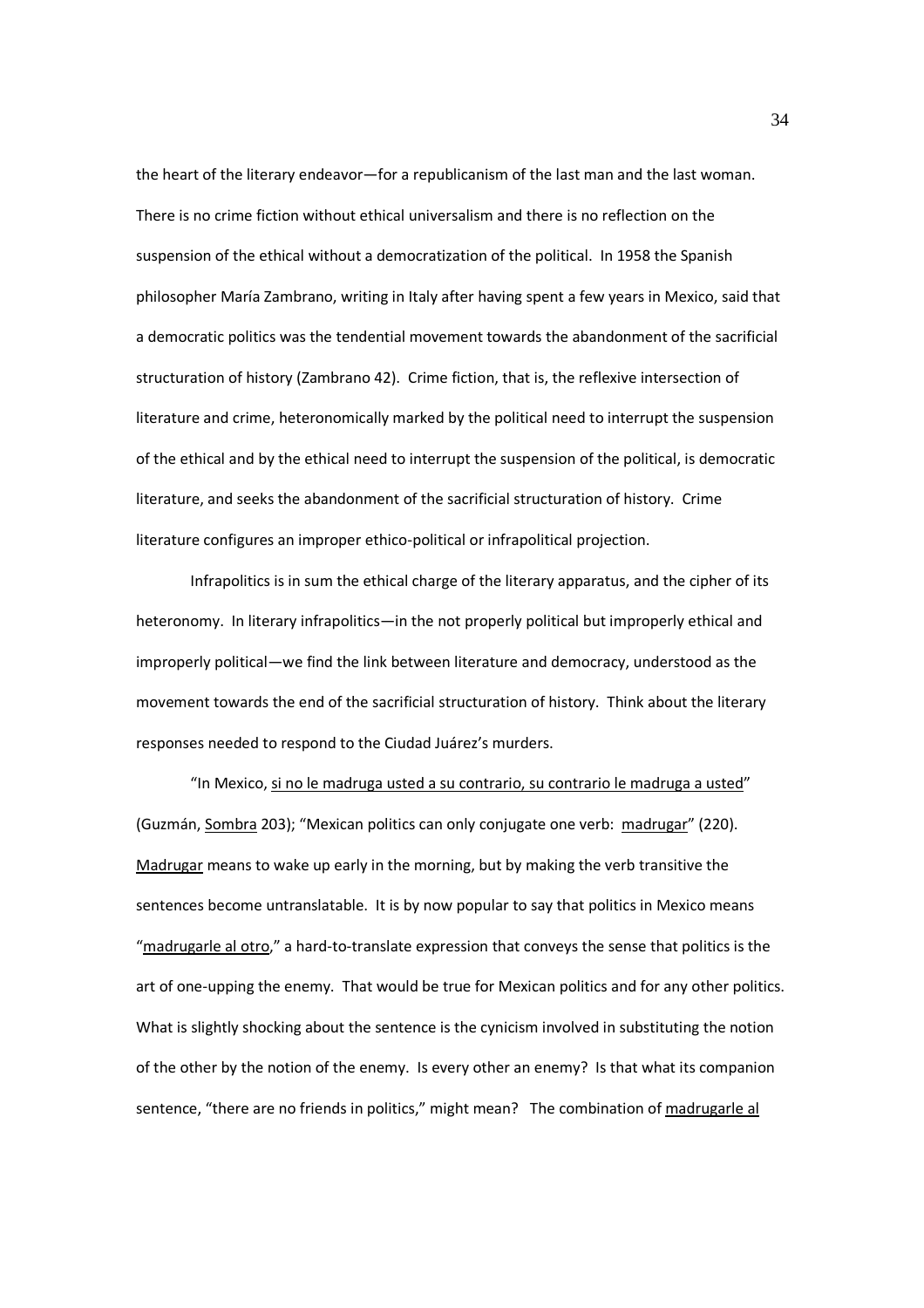otro as a definition of the political act and the affirmation that, in politics, there are no friends, is obviously deadly for any kind of anti-moralism. Indeed, the statement that the political act is the act of advantageously dealing with every other as an enemy, although widespread enough in practical terms, is the epitome of moralism, as it involves a consideration of the politician as someone who lives in the permanent suspension of the ethical law, which would not apply to him or her. But the unintended consequence of such a definition is the corollary that every politician, insofar as he or she is a moralist politician, is the enemy of the human race, that is, of every last man, and of every last woman. This is indeed the case. What would be the infrapolitical response?

 The autonomy of the political is based on the existential threat that every enemy poses. Indeed, the enemy, in politics, can only be he or she who threatens your existence. Confronted with the existential threat, the ethical law is suspended, and the political becomes an autonomous realm of action: you are permitted preemptively to destroy he or she who, given the chance, would destroy you. The autonomy of ethics, whose ultimate goal politically speaking is the consolidation of a civil constitution in the republicanism of the last man and of the last woman, is therefore an autonomy that relates to the behavior to be observed regarding the friend, or at least the non-enemy. When there is no existential threat, there is no enemy. If the field of the political is to be understood as the field of division between friends and enemies, in Carl Schmitt´s definition, then it is essential to understand that only the unjust enemy is to be fought (as Kant says, abysmally enough, "A just enemy would be one that I would be doing wrong by resisting; but then he would also not be my enemy" [Kant, <u>Metaphysics</u> 119]).<sup>13</sup> Everybody else is a friend.

 What is, then, friendship? Kant devotes four important pages in his Metaphysics of Morals to a discussion of the concept of friendship, upon which he elaborates under the heading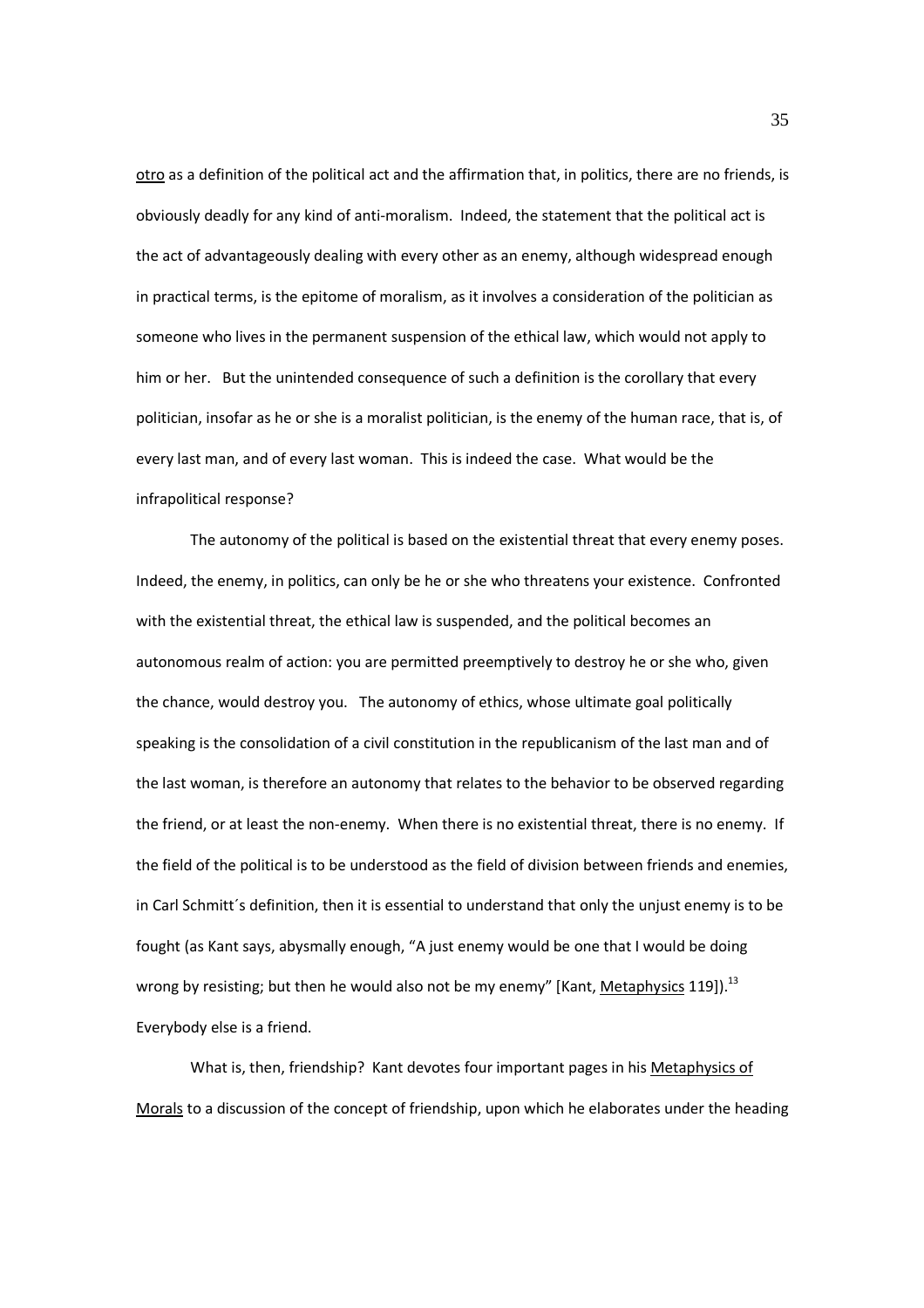"Conclusions of the Elements of Ethics." He quotes Aristotle in the first of these pages: "My dear friends, there is no such thing as a friend" (215). As the paradoxes of this position have already been explored by Jacques Derrida in The Politics of Friendship (a book that can indeed be understood as commentary on the Kantian pages I am referring to), I won't dwell on them, or only to say that the sentence in Guzmán´s book, "friendship does not figure . . . in the field of political relations," proffered during a conversations between friends, is a direct echo. Friendship is for Kant a duty, "no ordinary duty but an honorable one" (215). However, Kant recognizes, friendship is difficult. In its perfection, it would be "the union of two persons through equal mutual love and respect" (215). But there are many obstacles in the way of maintaining such perfect equilibrium of equality, and, Kant concludes, this form of perfect friendship "is an ideal of one´s wishes, which knows no bounds in its rational concept but which must always be very limited in experience" (217).

 Aesthetic friendship, therefore, friendship based on feeling or affect, Kant says, can only act as regulative idea. Moral friendship, that is, the limited form of friendship that consists of "complete confidence of two persons in revealing their secret judgments and feelings to each other, as far as such disclosures are consistent with mutual respect" (216), is, however, not just an ideal but "(like black swans) actually exists here and there in its perfection" (217). According to Kant, the notion of moral friendship serves as a model for political activity: "A friend of human beings as such (i.e., of the whole race) is one who takes an affective interest in the wellbeing of all human beings (rejoices with them) and will never disturb it without heartfelt regret" (217). The friend of human beings is a moral friend. Be a friend of your friends—perhaps nothing else is meant by the notion of a republicanism of the last human. No thriller has ever said anything else.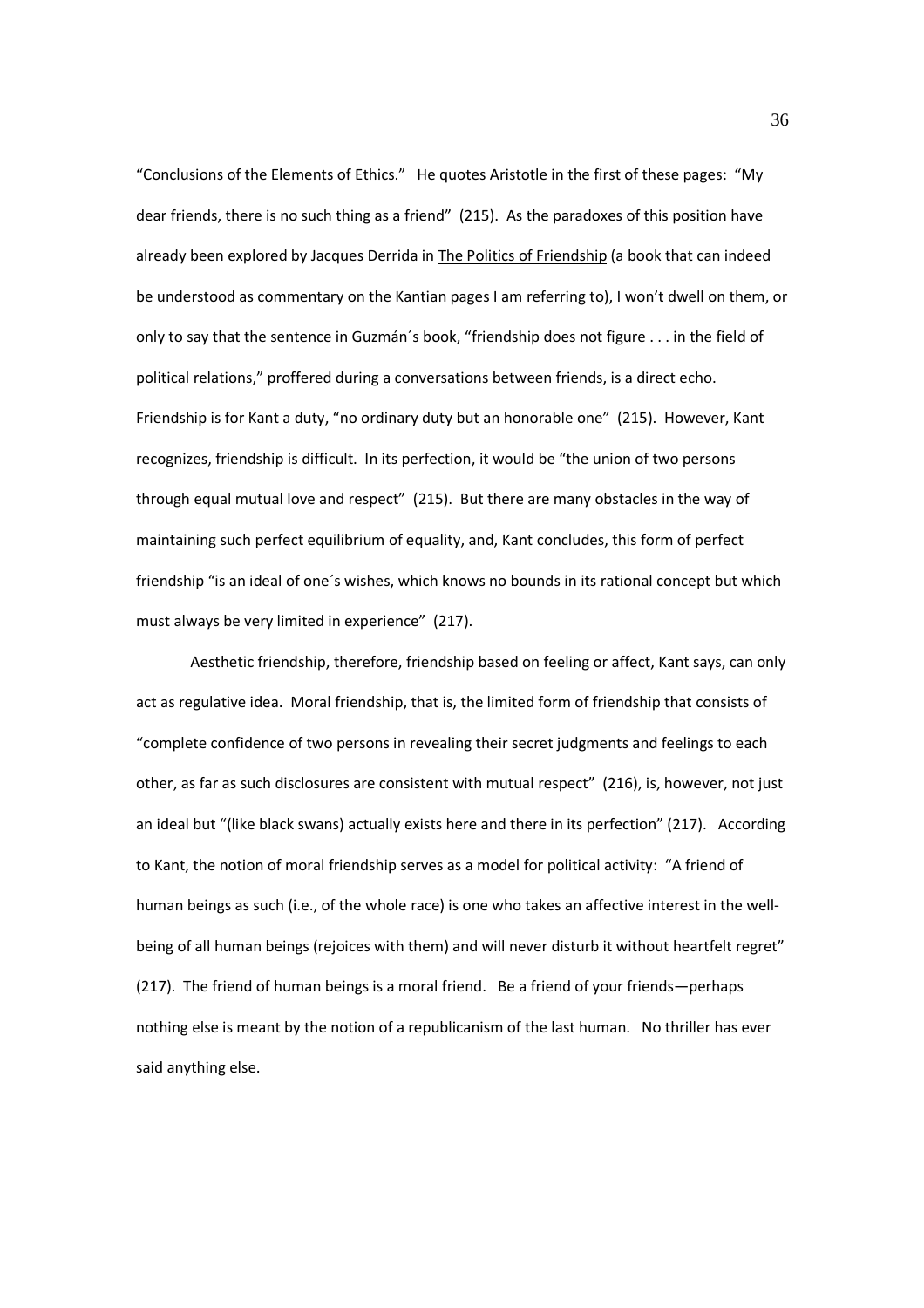There is, however, an enigmatic sentence in Kant´s pages, and I will conclude with it: "The human being is a being meant for society (though he is also an unsociable one), and in cultivating the social state he feels strongly the need to reveal himself to others (even with no ulterior purpose)" (216). The need for anti-moralist revelation, for a self-exposure without calculation—it is not yet ethical, and it certainly has nothing to do with politics. It is something else and points to a realm of practical reason that can hardly be captured by the division of the latter into ethics and politics. Is it a rhetorical need? It conditions all rhetoric. It is perhaps from the incalculable abyss of this need that there can be something like an infrapolitical position, which is in itself neither properly ethical nor properly political, but which nevertheless abhors moralist betrayal. Is this not, finally, the ultimate reason for the thriller, for the need for the thriller? And is it not, finally, the only reason why there should be literature?

Alberto Moreiras University of Aberdeen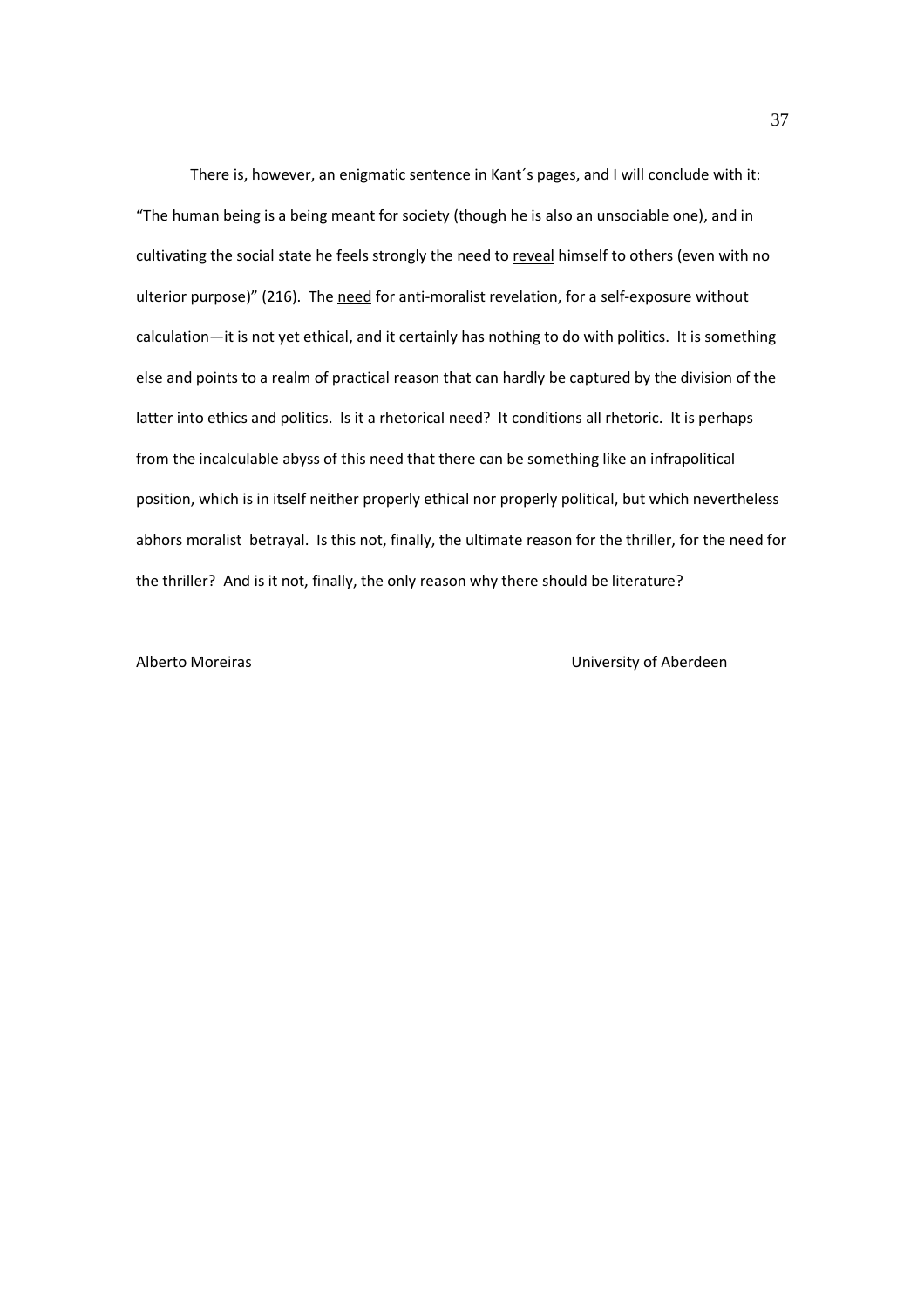# Works Cited

Agamben, Giorgio. "Absolute Immanence." Potentialities. Collected Essays in

Philosophy. Daniel Heller-Roazen ed.and transl. Stanford: Stanford UP, 1999. 220-39.

.---. "On Potentiality." Potentialities. 177-84.

Aguilar Camín, Héctor. La guerra de Galio. [2nd ed.] Madrid: Alfaguara, 1994.

---. Morir en el Golfo. Barcelona: Circe, 1988.

- ---. "La tragedia de Colosio. Novela sin ficción." Unpublished Manuscript.
- Blanchot, Maurice. "Literature and the Right to Death." The Gaze of Orpheus. Lydia

Davis transl. Barrytown: Station Hill, 1981.

Bolaño, Roberto. 2666. Barcelona: Anagrama, 2004.

---. Amuleto. Barcelona: Anagrama, 1999.

Borges, Jorge Luis. "La lotería en Babilonia." Prosa completa. Vol. 1. Barcelona:

Bruguera, 1980. 441-447.

Deleuze, Gilles. "Immanence: A Life . . . " Two Regimes of Madness. Texts and

Interviews 1975-1995. David Lapoujade ed. Ames Hodges and Mike Taormina transl. New York: Semiotext(e), 2006.

---. Nietzsche and Philosophy. Hugh Tomlinson trans. New York:

Columbia UP, 2002.

Derrida, Jacques. "Passions. 'An Oblique Suffering.'" On the Name. Thomas du Toit ed. and David Wood transl. Stanford: Stanford UP, 1995. 3-31.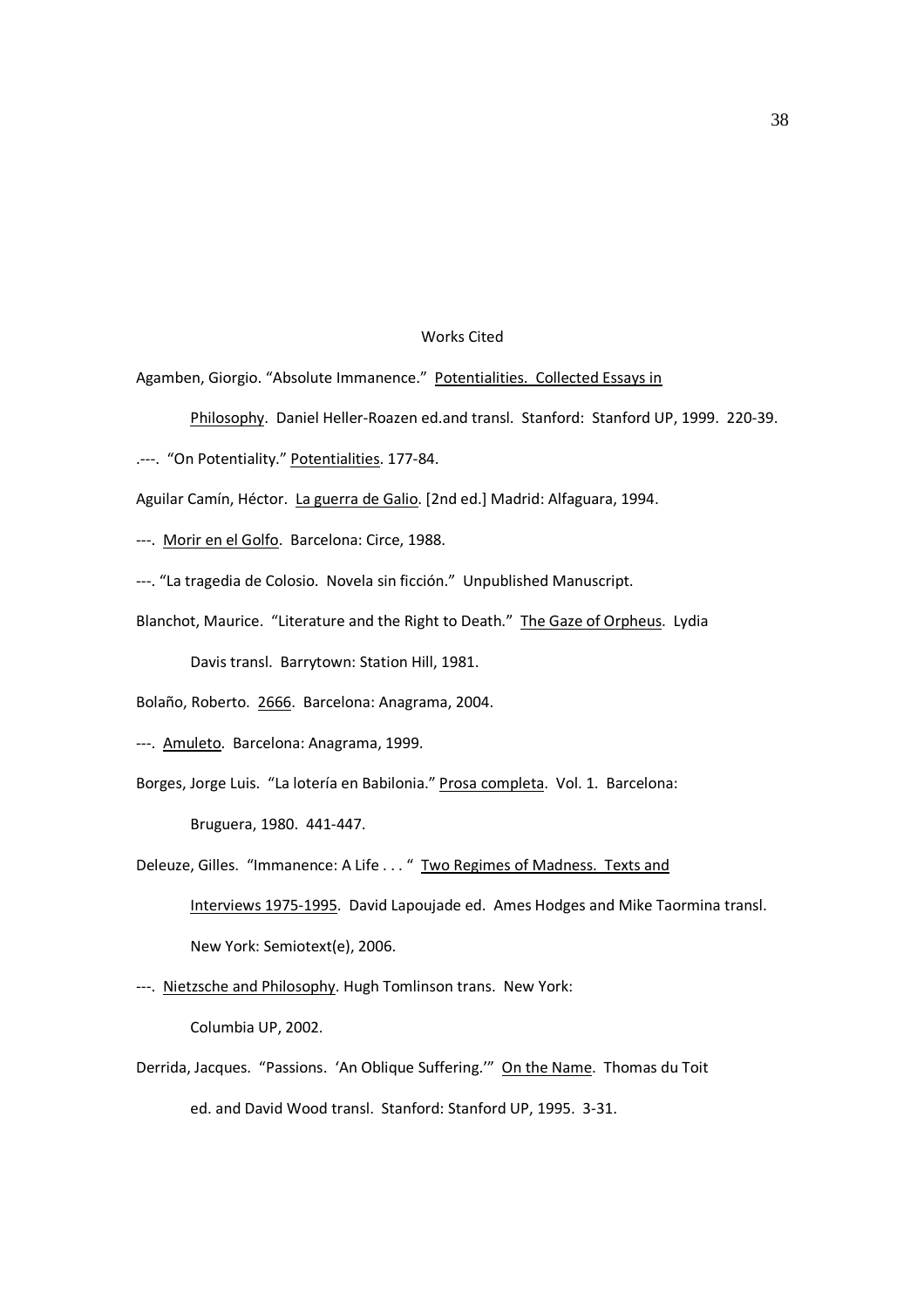---. Politics of Friendship. George Collins transl. New York: Verso, 1997.

- Donoso Cortés, Juan. "Discurso pronunciado en el Congreso el 4 de enero de 1849
	- [sobre los sucesos de Roma]." Obras. Vol. 2. Manuel Donoso Cortés ed. Juan Manuel Ortí y Lara dir. Madrid: San Francisco de Sales, 1904. 109-32.
- Esposito, Roberto. Categorie dell'Impolitico. Bolonia: Il Mulino, 1988.
- Fenves, Peter. Late Kant. Towards Another Law of the Earth. New York: Routledge, 2003.
- Fynsk, Christopher. Language and Relation. . . . that there is language. Stanford: Stanford UP, 1996.
- Guha, Ranajit. History at the Limit of World-History. New York: Columbia UP, 2002.
- Guzmán, Martín Luis. La sombra del caudillo. Mexico: Porrua, 2001.
- Hallward, Peter. "Ethics Without Others. A Reply to Critchley on Badiou's Ethics."

Radical Philosophy 102 (2000): 27-30.

Horkheimer, Max and Theodor Adorno. Dialectic of Enlightenment. John Cumming

transl. New York: Continuum, 1989

Jameson, Fredric. "Third-World Literature in the Age of Multinational Capitalism."

Social Text 15 (Fall 1986): 65-88.

- Kant, Immanuel. The Metaphysics of Morals. Mary Gregor ed. and transl. Cambridge: Cambridge UP, 2006.
- ---. Perpetual Peace. A Philosophical Sketch. In Political Writings. Hans Reiss ed. H. B. Nisbet transl. Cambridge: Cambridge UP, 2004. 93-130.
- ---. Practical Philosophy. [Includes a translation of Grundlegung zur

Metaphysik der Sitten y Kritik der praktischen Vernunft.] Mary J. Gregor trans. Cambridge: Cambridge UP, 1996.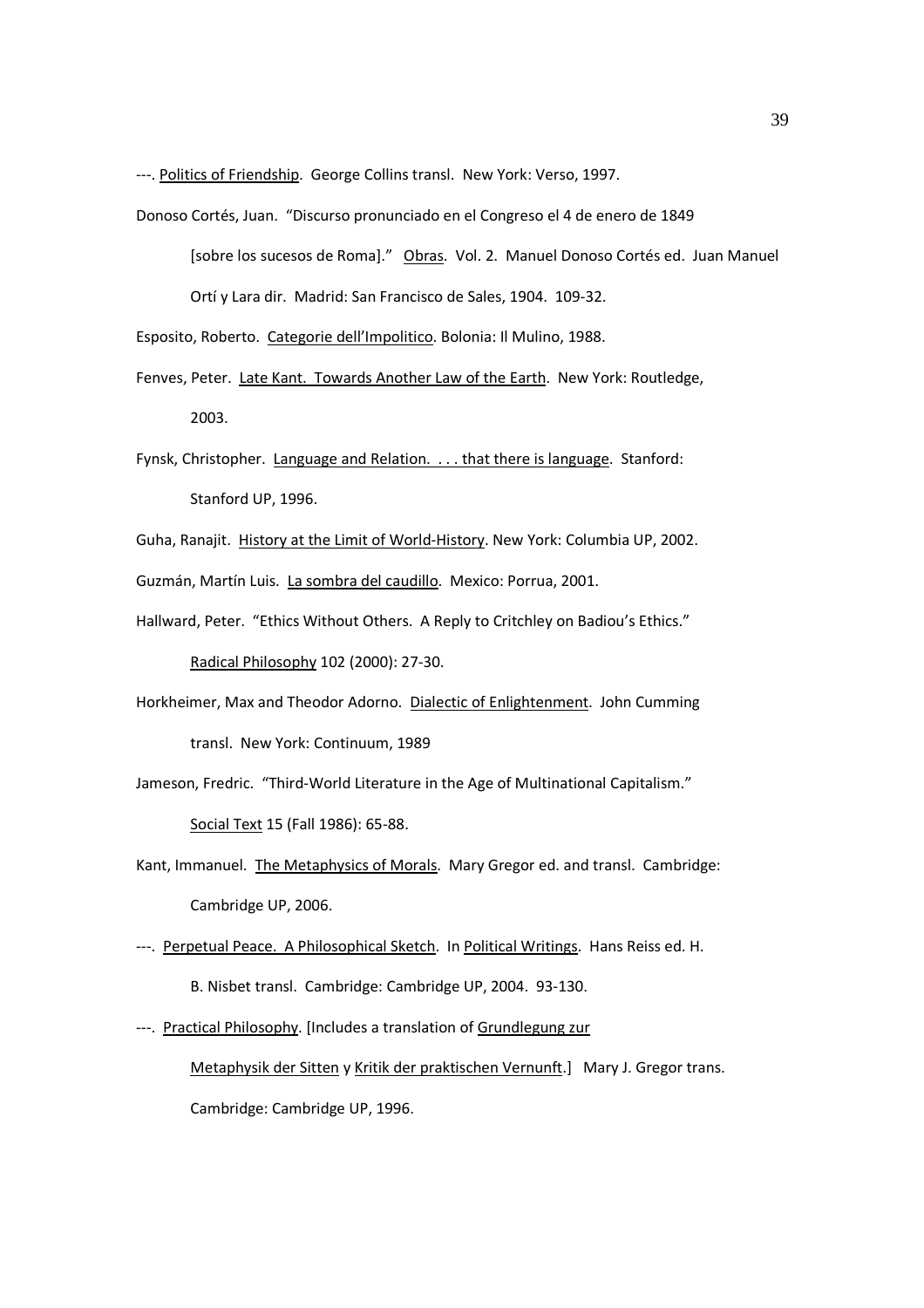- Laclau, Ernesto. "Ethics, Normativity, and the Heteronomy of Law." Unpublished Manuscript.
- Long, Ryan. "Mourning the Future of the Past: The State, 1968, and the Mexican Novel." Ph D Dissertation. Duke University, 2002.
- Schmitt, Carl. The Concept of the Political. George Schwab transl. Chicago: U of Chicago P, 1996.
- Spivak, Gayatri Chakravorty. "Subaltern Studies: Deconstructing Historiography." Ranajit Guha and Gayatri Spivak eds. Selected Subaltern Studies. New York: Oxford UP, 1988. 3-32.
- Subcomandante Marcos and Paco Ignacio Taibo II. Muertos incómodos. (Falta lo que falta). Barcelona: Destino, 2005.
- Weil, Simone. "The Iliad, or the Poem of Force." In Weil, Simone and Rachel
	- Bespaloff. War and the Iliad. Mary McCarthy transl. New York: New York Review Books, 2005. 1-37.
- Zambrano, María. Persona y democracia. La historia sacrificial. Barcelona: Anthropos, 1988.
- Zizek, Slavoj. The Fragile Absolute—or, Why is the Christian Legacy Worth Fighting For?. London: Verso, 2002.
- Zupancic, Alenka. Ethics of the Real. Kant, Lacan. New York: Verso, 2000.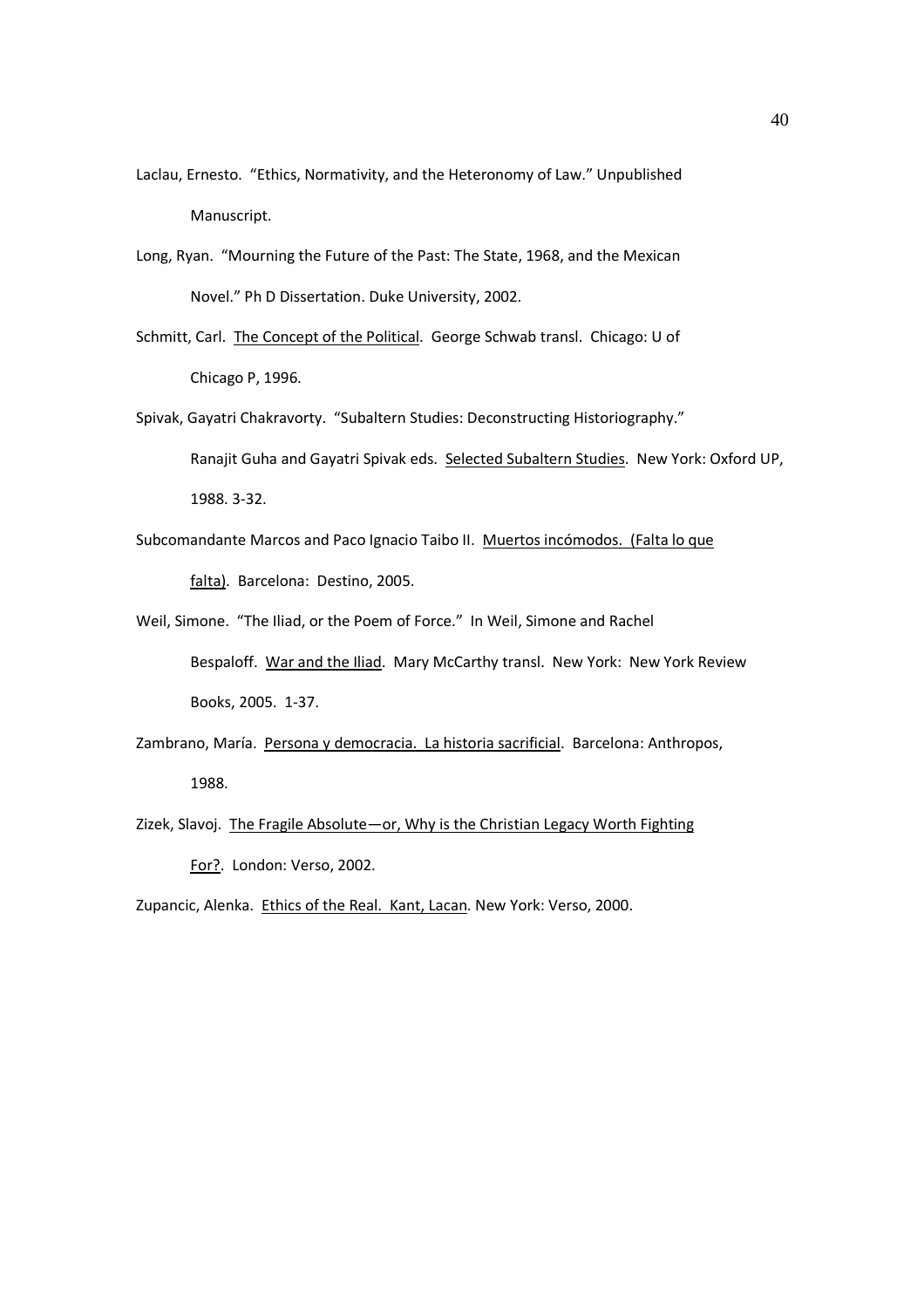-

<sup>1</sup> Ryan Long sustains that the novelistic paradigm of the 1970s and 1980s in Mexico remains unavoidably marked by the events of Tlatelolco in 1968. In agreement with him, it is perhaps only illusory to consider lópezportillismo autonomously, but in any case the decline of hegemony of the PRI in the wake of the Tlatelolco massacre and the Mexican oil boom directly impact Morir en el golfo. References to the Tlatelolco events will be much more obvious in La guerra de Galio.

<sup>2</sup> For Kant's discussions of the categorical imperative, see principally Foundations of the Metaphysics of Morals and Critique of Practical Reason. Alenka Zupancic has explored the productive nature of the aporias that emerge from the Kantian position in regard to analyzing the cultural logic of posmodernity. See Zupancic, Ethics of the Real.

<sup>3</sup> The relationship between potential and decision is of course essential. See Giorgio Agamben, who writes "This 'I can' does not mean anything—yet it marks what it is, for each of us, perhaps the hardest and bitterest experience possible: the experience of potentiality" ("On Potentiality" 178); and "To be capable of good and evil is not simply to be capable of doing this or that good or bad action . . . Radical evil is not this or that bad deed but the potentiality for darkness. And yet this potentiality is also the potentiality for light" (181). See also Ernesto Laclau on the grounding of ethics in the binary withdrawal/engagement, a grounding that moves away from the Aristotelian understanding of the notion of potentia ("Ethics").

<sup>4</sup> The notion of "traversing the fantasy" is essential to Lacanianism, where it has an unabashedly positive signification. See for instance Slavoj Zizek, "what this means is that in order to liberate oneself from the grip of existing social reality, one should first renounce the transgressive fantasmatic supplement that attaches to it" (Fragile Absolute 149).

 $5$  Guha demonstrates how the Hegelian concept of Weltgeschichte (whose proper translation would be world-history), in order to define its conceptual specificity, must base itself upon a Eurocentric notion of history that erases any possibility of recuperating the history of the world. Through his character Galio Bermúdez Aguilar Camín takes to their limits certain consequences of this Hegelian concept.

<sup>6</sup> A reference to Jorge Luis Borges's "La lotería en Babilonia" is necessary here, since Borges's story is the story of a systematic abolition of chance as undertaken by a "shadowy corporation"—the State.

 $7\degree$  "One must choose between a dictatorship that comes from below and a dictatorship that comes from above. I choose the one from above because it comes from the most clean and serene regions. Finally, one must choose between a dictatorship of the dagger and a dictatorship of the saber. I choose the dictatorship of the saber" (131-32). This is also Galio´s option, against whose backdrop the novel presents the need for Carlos García Vigil to make a decision.

<sup>8</sup> Which does not mean, of course, that it is easy to tell them apart. See Fenves, Late Kant, Chapter 4, for a good discussion of the difficulties surrounding the adjudications of radical evil and moral law to the motivations for any given political or personal action.

<sup>9</sup> We seem to be far indeed from the moment in 1986 when Fredric Jameson affirmed, from the fact that "a certain nationalism is fundamental in the third world" (65), that "all third-world texts are necessarily, I want to argue, allegorical, and in a very specific way: they are to be read as what I will call national allegories, even when, or perhaps I should say, particularly when their forms develop out of predominantly western machineries of representation, such as the novel" (69). Notice the mandate to the critic: texts must

<sup>\*</sup> The second section of this essay subsumes a previously published article entitled "Ethics and Politics in Héctor Aguilar Camín's Morir en el golfo and La guerra de Galio" (South Central Review 21.3 (2004): 70- 84). John Verbick and Ryan Long did the original translation of those pages from Spanish. I have simply revised it in the process of expansion of my argument.